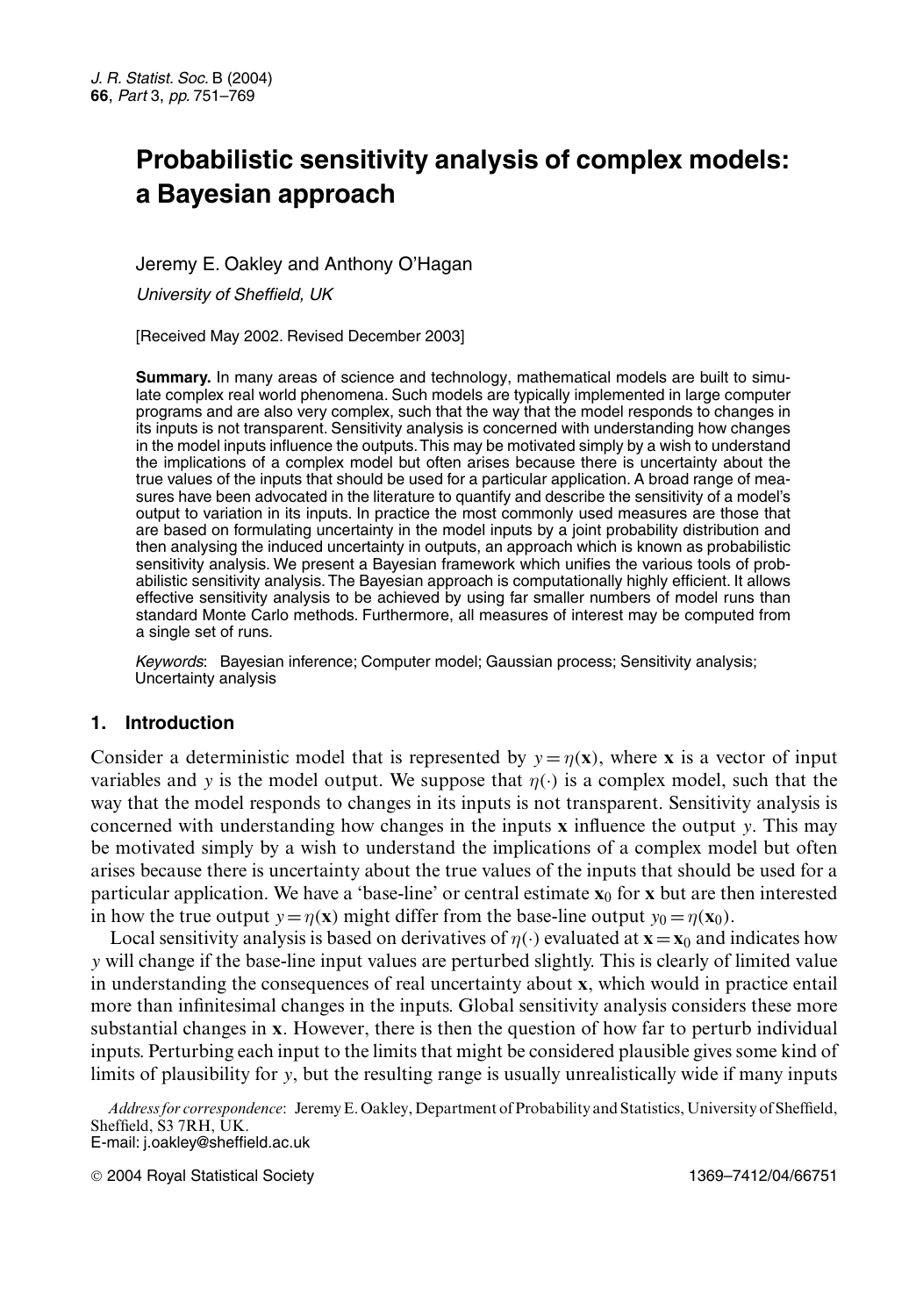are perturbed together, or unrealistically narrow if they are only perturbed individually. Such difficulties are overcome by acknowledging the uncertainty in **x** and formally treating it as a random variable with a specified distribution.

Thus, denoting the unknown true inputs by **X**, it follows that the corresponding output  $Y = \eta(X)$  is also unknown. We suppose that our uncertainty about the elements of X is described by some probability distribution  $G$ . The approach to sensitivity analysis which exploits this probabilistic setting is known as *probabilistic sensitivity analysis*. The most immediate question in this case is to characterize the distribution of  $Y$  that is induced by giving **X** the distribution <sup>G</sup>. Although this may be regarded as an aspect of probabilistic sensitivity analysis, it is known by the separate name of *uncertainty analysis*. Sensitivity analysis proper is generally seen as going beyond uncertainty analysis by exploring how individual inputs or groups of inputs contribute to uncertainty in  $Y$ . In particular, an important problem is to identify which elements in **X** are the most influential, in some sense, in inducing the uncertainty in Y.

We shall be particularly interested in the case where the model is so complex that simply computing the output y for any given set of input values is a non-trivial task. For instance, large process models in engineering, environmental science, chemistry, etc. are often implemented in complex computer codes that require many minutes, hours or even days for a single run. We call such models *expensive*, whereas a model that can be run many thousands of times in a reasonable time is called *cheap*. The distinction is important when it comes to calculating any desired measures of sensitivity, since 'brute force' computation that may be the simplest solution for cheap models is usually impractical for expensive models.

Sensitivity and uncertainty analysis are important techniques for exploring complex models. Saltelli, Tarantola and Campolongo (2000) and Kleijnen (1997) clearly show the key role of these tools within the wider context of the building, validation and use of process models. We present here

- (a) a discussion of sensitivity analysis that unifies various other approaches that are considered in the literature and
- (b) a Bayesian method building on the approach of O'Hagan *et al.* (1999) that is both robust and highly efficient, allowing sensitivity analysis to be applied to expensive models.

# **2. Probabilistic sensitivity analysis**

We write  $\mathbf{x} = \{x_1, \ldots, x_d\}$ , and we refer to  $x_i$  as the *i*th element of **x** or the *i*th uncertain model input. We shall denote the subvector  $(x_i, x_j)$  by  $\mathbf{x}_{i,j}$ , and in general if p is a set of indices then  $\mathbf{x}_p$  is the subvector of **x** whose elements have those indices. Finally,  $\mathbf{x}_{-i}$  is the subvector of **x** containing all elements except  $x_i$ .

Note, however, that much of the analysis that is discussed here holds if the  $x_i$ s are not simple scalars, so the notation  $\mathbf{x} = \{x_1, \ldots, x_d\}$  could denote only a partial decomposition of **x** into d subvectors.

# *2.1. Main effects and interactions*

Some widely used methods of sensitivity analysis can be seen in terms of a decomposition of the function  $\eta(\cdot)$  into main effects and interactions:

$$
y = \eta(\mathbf{x}) = E(Y) + \sum_{i=1}^{d} z_i(x_i) + \sum_{i < j} z_{i,j}(\mathbf{x}_{i,j}) + \sum_{i < j < k} z_{i,j,k}(\mathbf{x}_{i,j,k}) + \dots + z_{1,2,\dots,d}(\mathbf{x}),\tag{1}
$$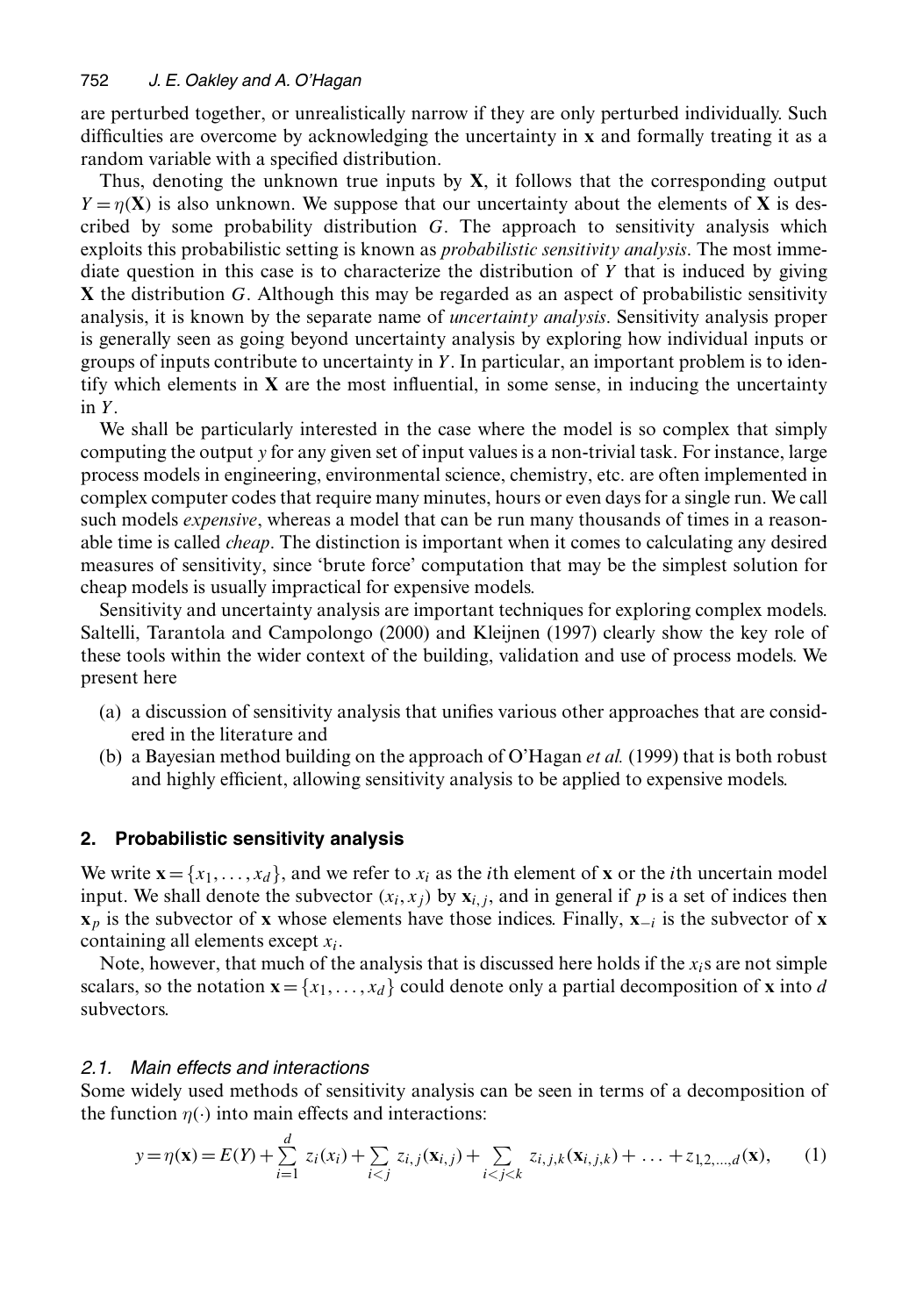where

$$
z_i(x_i) = E(Y|x_i) - E(Y),
$$

$$
z_{i,j}(\mathbf{x}_{i,j}) = E(Y|\mathbf{x}_{i,j}) - z_i(x_i) - z_j(x_j) - E(Y),
$$

$$
z_{i,j,k}(\mathbf{x}_{i,j,k}) = E(Y|\mathbf{x}_{i,j,k}) - z_{i,j}(\mathbf{x}_{i,j}) - z_{i,k}(\mathbf{x}_{i,k}) - z_{j,k}(\mathbf{x}_{j,k}) - z_i(x_i) - z_j(x_j) - z_k(x_k) - E(Y),
$$

and so on. We refer to  $z_i(x_i)$  as the *main effect* of  $x_i$ , to  $z_i$ ,  $(\mathbf{x}_i, j)$  as the first-order *interaction* between  $x_i$  and  $x_j$ , and so on.

Note that the definitions of these terms depend on the distribution  $G$  of the uncertain inputs. Consider, for instance, the very simple model  $\eta(x_1, x_2) = x_1$ . We have  $E(Y) = E(X_1)$  and  $z_1(x_1) =$  $x_1 - E(X_1)$ . If G is such that  $X_1$  and  $X_2$  are independent then  $z_2(x_2) = 0$  and  $z_{12}(x_1, x_2) = 0$ . In this case, the representation reflects the structure of the model itself, comprising a linear effect of  $x_1$  with no  $x_2$ -effect and no interaction. If, however,  $X_1$  and  $X_2$  are not independent, we have  $z_2(x_2)=E(X_1|x_2)-E(X_1)=-z_{12}(x_1, x_2)$ , which will not in general be 0.

Computing and plotting the main effects and first-order interactions is a powerful visual tool for examining how the model output responds to each individual input, and how those inputs interact in their influence on y.

### *2.2. Variance-based methods*

Variance-based methods of probabilistic sensitivity analysis quantify the sensitivity of the output Y to the model inputs in terms of a reduction in the variance of  $Y$ .

This approach is reviewed by Saltelli, Chan and Scott (2000). Two principal measures of the sensitivity of Y to an individual  $x_i$  are proposed. The first is

$$
V_i = \text{var}\{E(Y|X_i)\}.
$$

The motivation for this measure is that it is the expected amount by which the uncertainty in Y will be reduced if we learn the true value of  $x_i$ . Thus, if we were to learn  $x_i$ , then the uncertainty about Y would become var $(Y|x_i)$ , a difference of var $(Y)$  – var $(Y|x_i)$ . Since we do not know the true value of  $x_i$ , the expected difference is var $(Y) - E$  {var $(Y|x_i)$ }=  $V_i$ , by a well-known identity. Although var $(Y)$  – var $(Y|x_i)$  can be negative for some  $x_i$ , its expectation  $V_i$  is always positive, so this is the expected reduction in uncertainty due to observing  $x_i$ . Note also that  $V_i = \text{var}\{z_i(X_i)\}\$ and so is based on the main effect of  $x_i$ .

The second measure, first proposed by Homma and Saltelli (1996), is

$$
V_{Ti} = \text{var}(Y) - \text{var}\{E(Y|\mathbf{X}_{-i})\},\
$$

which is the remaining uncertainty in  $Y$  that is unexplained after we have learnt everything except  $x_i$ .

Both measures are converted into scale invariant measures by dividing by  $var(Y)$ :

$$
S_i = V_i / \text{var}(Y),\tag{2}
$$

$$
S_{Ti} = V_{Ti}/\text{var}(Y) = 1 - S_{-i}.\tag{3}
$$

Thus,  $S_i$  may be referred to as the main effect index of  $x_i$ , and  $S_T$  is known as the total effect index of  $x_i$ . The relative importance of each input in driving the uncertainty in Y is then gauged by comparing their indices.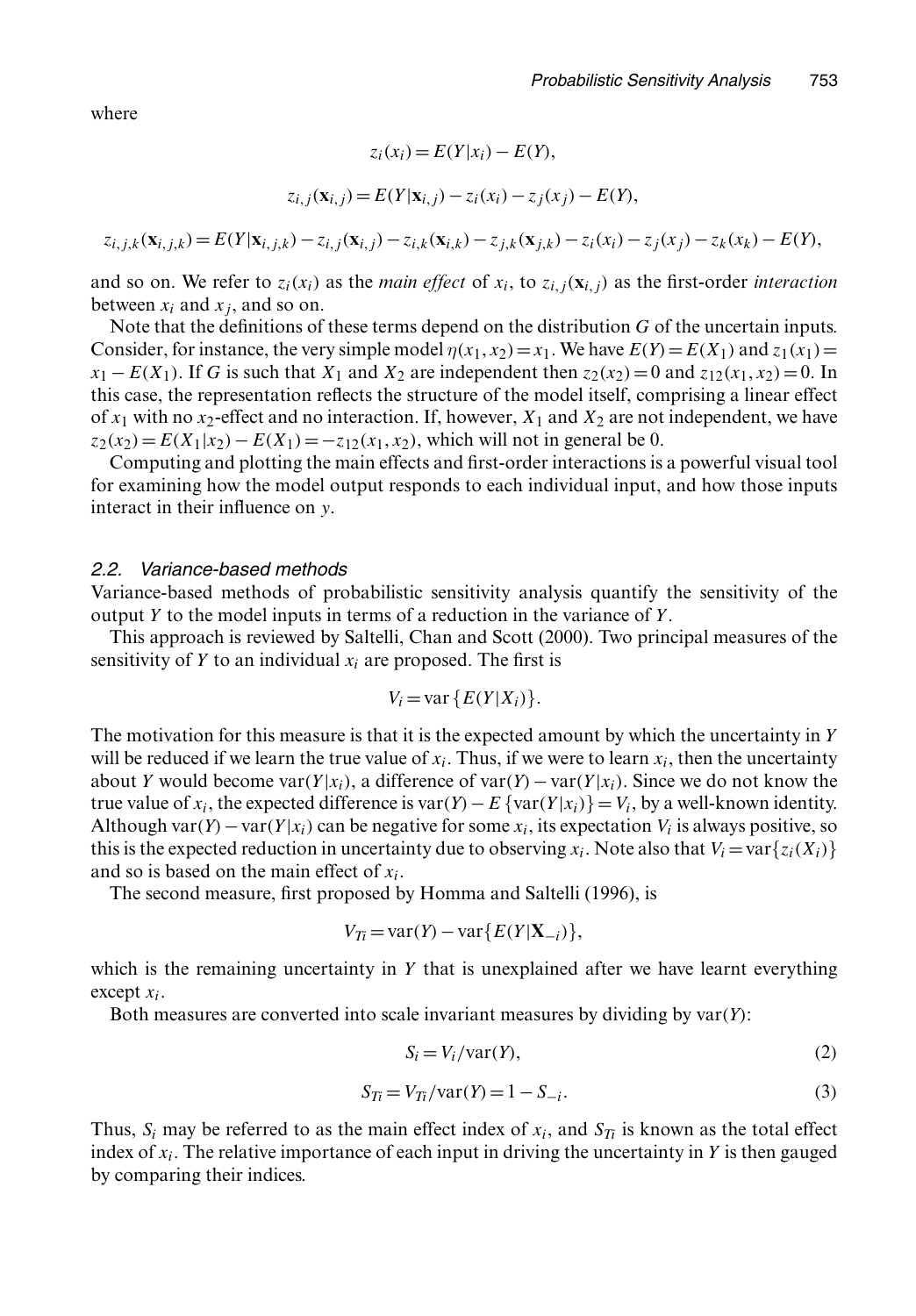#### 754 *J. E. Oakley and A. O'Hagan*

As well as indicating the relative importance of an individual  $x_i$  in driving the uncertainty in Y, equation (2) can be seen as indicating where to direct effort in future to reduce that uncertainty. If it were possible to observe one of the xis, to learn its true value exactly, and the cost of that observation would be the same for each i, then we should choose that with the largest  $S_i$ . In practice, of course, it is rarely possible to learn the true value of any of the uncertain inputs exactly; nor is the cost of gaining more information likely to be the same for each input. Nevertheless, the analysis does suggest where there is the greatest potential for reducing uncertainty through new research. We do not believe that there is any comparable interpretation of  $S_{T_i}$  in terms of guiding research effort.

It does not follow that the two inputs with the largest main effect variances will be the best two inputs to observe. We would need to calculate

$$
V_{i,j} = \text{var}\{E(Y|X_{i,j})\} = \text{var}\{z_i(X_i) + z_j(X_j) + z_{ij}(X_{i,j})\}
$$
(4)

for all i and j, since this is the part of var $(Y)$  that is removed on average when we learn both  $x_i$  and  $x_j$ . The search for the most informative combinations of inputs is considered further by Saltelli and Tarantola (2002). In general,  $V_p = \text{var}\{E(Y|\mathbf{X}_p)\}$  is the expected reduction in variance that is achieved when we learn  $\mathbf{x}_p$ .

### *2.3. Variance decomposition*

When <sup>G</sup> is such that the elements of **X** are mutually independent, we have already remarked that the definitions of main effects and interactions will directly reflect the model structure. In this case, we can also decompose the variance of  $Y$  into terms relating to the main effects and various interactions between the input variables. A decomposition like an analysis of variance is given in Cox (1982):

$$
var(Y) = \sum_{i=1}^{d} W_i + \sum_{i < j} W_{i,j} + \sum_{i < j < k} W_{i,j,k} + \dots + W_{1,2,\dots,d},\tag{5}
$$

where  $W_p = \text{var}\{z_p(\mathbf{X}_p)\}\.$  This result holds because when the  $X_i$ s are independent it is straightforward to show that all the terms in equation (1) are uncorrelated. Equation (5) gives us a partition of the variance into terms that are the variances of the main effects and interaction terms in equation (1).

We have  $W_i = V_i$ , i.e. the variance of the main effect is the reduction in var $(Y)$  that is obtained by learning the true value of  $x_i$ .  $W_{i,j}$  is the component of var $(Y)$  due solely to uncertainty about the interaction between inputs  $x_i$  and  $x_j$ . Note that equation (4) becomes  $V_{i,j} = W_i + W_j + W_{i,j} = W_i$  $V_i + V_j + W_{i,j}$ , so  $W_{i,j}$  is an extra amount of variance removed when we learn both  $x_i$  and  $x_j$ , over the main effect variances  $V_i$  and  $V_j$ .

It is clear that when equation (5) holds we can identify  $V_{-i} = \text{var}\{E(Y|\mathbf{X}_{-i})\}$  with the sum of all the  $W_p$ -terms not including the subscript *i*. Therefore the total effect index (3) is the proportion of var $(Y)$  that is accounted for by all the terms in equation (5) with a subscript i, and so  $S_{Ti} \ge S_i$ . It is also clear that  $\Sigma_{i=1}^d S_i \le 1 \le \Sigma_{i=1}^d S_{Ti}$ , with equalities only when all interactions are 0.

Independence between the input variables, therefore, allows a tidy decomposition of the total variance into component variances that are directly related to the quantities that were discussed in Section 2.2. An analogy is that in regression analysis we have a nice partition of the total sum of squares when the regressors, or groups of regressors, are orthogonal. Without orthogonality, we can still define the sum of squares attributable to any set of variables, but sums of squares for different sets of regressors no longer partition the total sum of squares.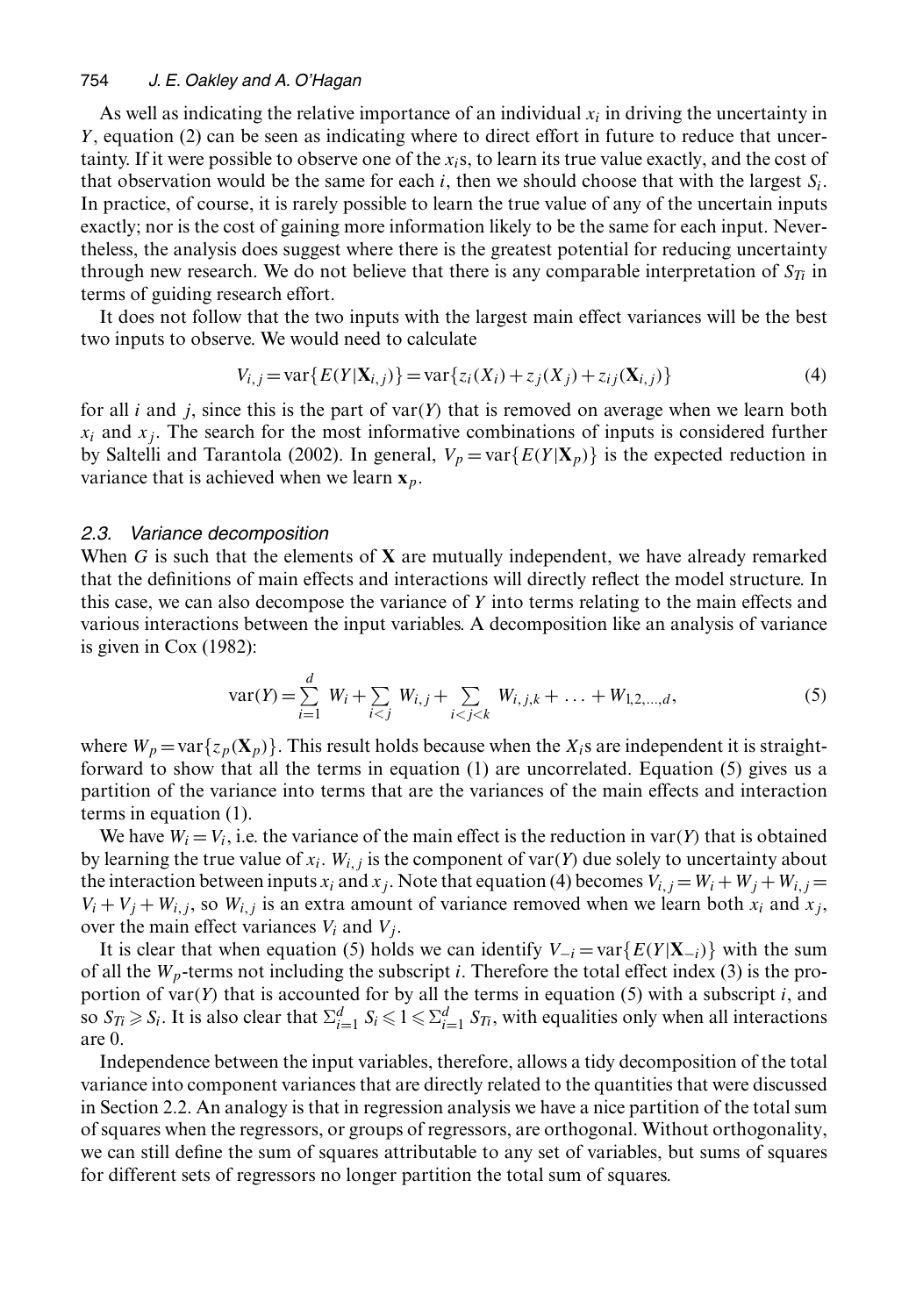### *2.4. Regression components*

The analogy with regression analysis becomes clearer if we consider the variance of Y as an expected squared error of prediction. Thus, if we wish to predict Y without gaining any further information about **x**, then the best prediction (in terms of minimizing the expected squared error) is  $E(Y)$ . Then var $(Y)$  is the expected squared error of this prediction. Similarly, if we learn the true value of the subvector  $\mathbf{x}_p$ , then the best predictor of Y becomes  $E(Y|\mathbf{x}_p)$  and results in an expected squared error of  $E\{\text{var}(Y|\mathbf{X}_p)\}\.$ 

Consider predicting  $Y = \eta(x)$  by a linear model of the form

$$
\hat{\eta}(\mathbf{x}) = \alpha + \mathbf{g}(\mathbf{x})^{\mathrm{T}} \gamma.
$$
\n(6)

The components of the vector function **g**(**x**) are supposed given. We wish to choose  $\alpha$  and  $\gamma$ to obtain an approximation of the form (6) to minimize the expected squared prediction error  $E{Y - \hat{\eta}(X)}^2$ . We then find that the optimal approximation is given by

$$
\gamma = \text{var}\{\mathbf{g}(\mathbf{X})\}^{-1} \text{cov}\{\mathbf{g}(\mathbf{X}), Y\}
$$

and  $\alpha = E(Y) - E{\bf g(X)}^T\gamma$ . The expected squared error is var $(Y) - V_{\bf g(x)}$ , where

$$
V_{\mathbf{g}(\mathbf{x})} = \text{cov}\{\mathbf{g}(\mathbf{X}), Y\}^{\text{T}} \text{ var}\{\mathbf{g}(\mathbf{X})\}^{-1} \text{ cov}\{\mathbf{g}(\mathbf{X}), Y\}. \tag{7}
$$

The inclusion of the constant term  $\alpha$  leads to  $E\{Y - \hat{\eta}(\mathbf{X})\} = 0$ . Furthermore, it then holds that  $\hat{\eta}$ .**X**) is uncorrelated with  $\eta$ .**X**) −  $\hat{\eta}$ .**X**), and so we have the variance decomposition

$$
var(Y) = V_{g(x)} + var\{\eta(\mathbf{X}) - \hat{\eta}(\mathbf{X})\}.
$$
\n(8)

The interpretation of equation (8) is that  $V_{\mathbf{g}(\mathbf{x})}$  is the component of var $(Y)$  that is explained by this fitted approximation, and that the second term measures its lack of fit. Setting  $\mathbf{g}(\mathbf{x}) = x_i$ gives a variance component

$$
V_{x_i} = \text{cov}(X_i, Y)^2 / \text{var}(X_i)
$$

for a best prediction of Y by a linear function of  $x_i$  alone. Now, since  $cov(X_i, Y) =$  $cov{X_i, E(Y|X_i)}$ , this is also the best linear predictor of  $E(Y|x_i)$ , and hence of the main effect of  $x_i$ . Therefore the difference  $V_i - V_{x_i}$  measures the lack of linearity of this main effect.

Remembering that one objective of sensitivity analysis is to understand the way that the output responds to changes to the inputs, these linear variance components and their complementary lack-of-fit components give further insight into the behaviour of the model. By introducing quadratic and higher order polynomial terms in  $g(x)$  we can refine this understanding further. We could equally well look at other regressor variables if the nature of the phenomenon that is being modelled suggested them, such as harmonic terms for a cyclic input.

It should be noted that regression coefficients, correlation coefficients and related sums of squares have been widely used in sensitivity analysis. Various sensitivity diagnostics based on a Monte Carlo sample of runs are presented by Kleijnen and Helton (1999) and the use of regression coefficients in particular is discussed in Helton and Davis (2000). However, our approach is different in some important respects.

Their approach is based on a Monte Carlo sample  $\{(\mathbf{x}_s, y_s), s=1, 2, \ldots, N\}$  that is obtained by sampling the input vectors  $\mathbf{x}_s$  from the distribution G and then running the model at each sampled  $\mathbf{x}_s$  to compute output  $y_s = \eta(\mathbf{x}_s)$ . They regarded the regression or correlation coefficient between y and each input variable  $x_i$  as measures of sensitivity of the output to that  $x_i$ . Implicitly, they are fitting the statistical model  $y_s = \alpha + \sum_{i=1}^d \beta_i x_{is} + \varepsilon_s$ , with random-error term  $\varepsilon_s$ (although Kleijnen and Helton (1999) also considered rank regression and other analyses of the Monte Carlo data).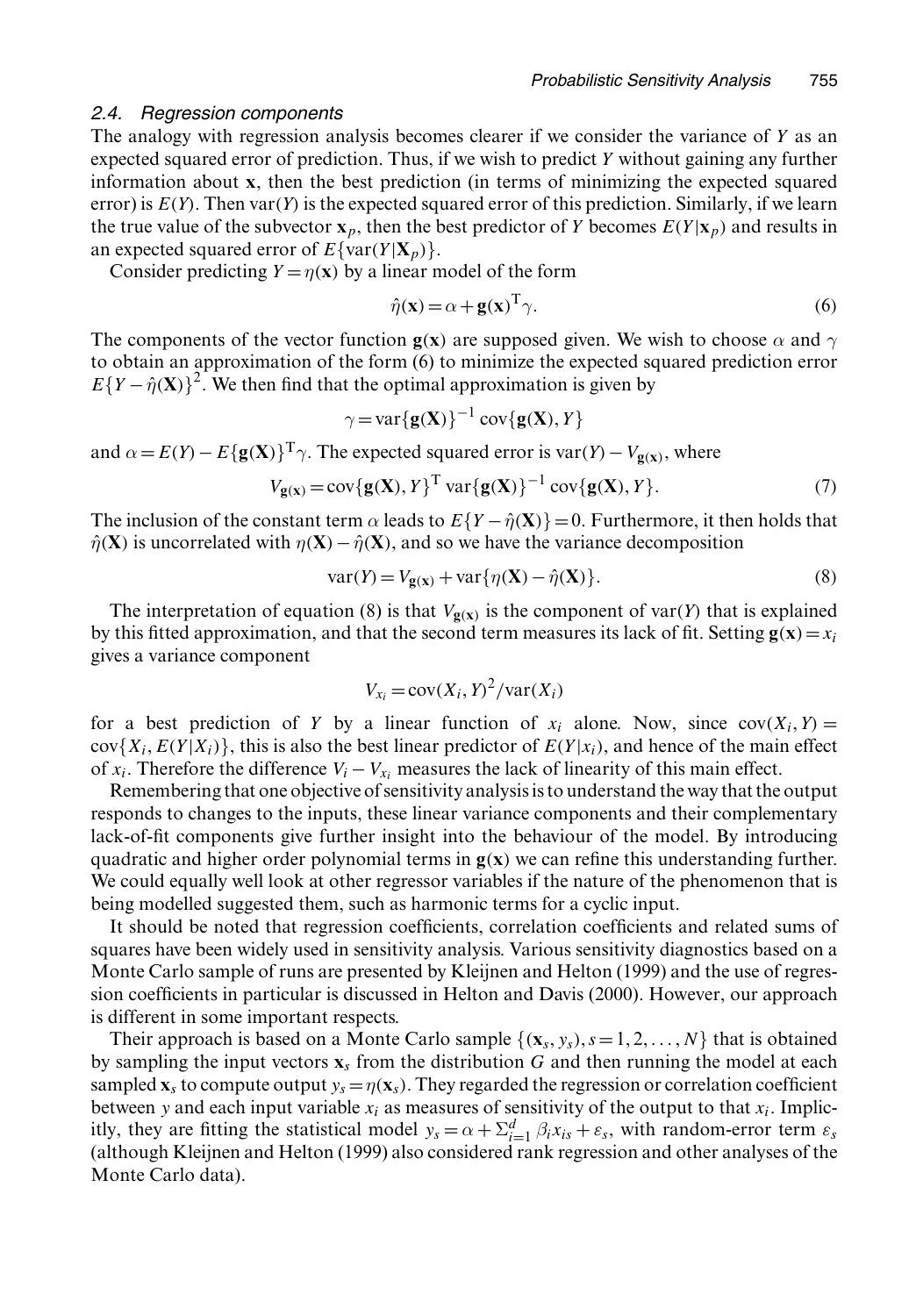#### 756 *J. E. Oakley and A. O'Hagan*

In contrast, we define the regression coefficients  $\gamma$  in terms of a best-fitting regression approximation (6) to  $Y = \eta(x)$ , judged by the expected squared error. In practice, it is easy to see that the regression coefficients of Helton and Davis (2000) are estimates of our optimal coefficients  $\gamma$  in the corresponding regression fit. However, the interpretation is different, we allow for non-linear fits and we add the very important step of interpreting the difference between the regression variance component and the corresponding main effect variance as a lack-of-fit variance component.

Probably the most important difference is that we define the regression fits and corresponding sums of squares as properties of the model  $\eta(\cdot)$ , without involving any particular sample of model runs. We see the standard regression approach in sensitivity analysis as a way to compute estimates of these measures, but our definition opens the way for non-sampling-based ways to estimate them, as in Section 3.

### *2.5. Discussion*

The preceding subsections have presented a very broad perspective on probabilistic sensitivity analysis. There are many reasons for conducting a sensitivity analysis of a model, as set out for instance in French (2003). The techniques of sensitivity analysis are correspondingly diverse, but it is very useful to be able to see a range of techniques in a common framework. Our formulation unifies a variety of current approaches and offers new measures, to provide a deeper understanding of a model and its dependence on the uncertain model inputs.

The idea of estimating and plotting main effects and interactions has been used before by Welch *et al.* (1992), the variance-based sensitivity measures of main effect and total effect indices are widely used, as described in Saltelli, Chan and Scott (2000), and sample-based regression measures of sensitivity have been widely used by Helton and Davis (2000) and others, but these are usually seen as distinct and unrelated approaches to sensitivity analysis. We define new population-based regression measures that provide a link between the sample measures and variance-based sensitivity analysis. Our proposal to use the difference between  $V_i$  and  $V_{x_i}$ to measure non-linearity in  $z_i(x_i)$  is novel and, we believe, powerful. A similar idea, comparing  $V_{x_i}$  with the same measure based on ranked data, was proposed by Saltelli and Sobol' (1995).

We contend that a fuller understanding of how individual inputs (and groups of inputs) influence the model output can be obtained through studying all the various measures—main effects and interactions, variance-based sensitivity indices and regression components—rather than relying on just one of these approaches.

We end this section by briefly addressing some other issues.

### *2.5.1. Local sensitivity*

Local sensitivity analysis is based on partial derivatives of the function  $\eta(\cdot)$ , evaluated at the base-line inputs  $\mathbf{x}_0$ . Defining  $\eta^i(\mathbf{x}) = \frac{\partial \eta(\mathbf{x})}{\partial x_i}$ , a measure of local sensitivity of the output to input *i* that is invariant to scale changes in both inputs and output is input i that is invariant to scale changes in both inputs and output is

$$
D_i = \eta^i(\mathbf{x}_0) \sqrt{\{\text{var}(X_i)/\text{var}(Y)}\}.
$$

It is then straightforward to show that  $D_i^2$  is the proportional reduction in var(Y) if we predict Y by using a linear predictor with slope  $\eta^i(\mathbf{x}_0)$ . So in general  $D_i^2$  var $(Y) \leq V_{x_i}$ . Baker (2001) suggested approximating  $\eta(\cdot)$  by a first-order Taylor series and derived the  $D_i^2$  as measures of sensitivity.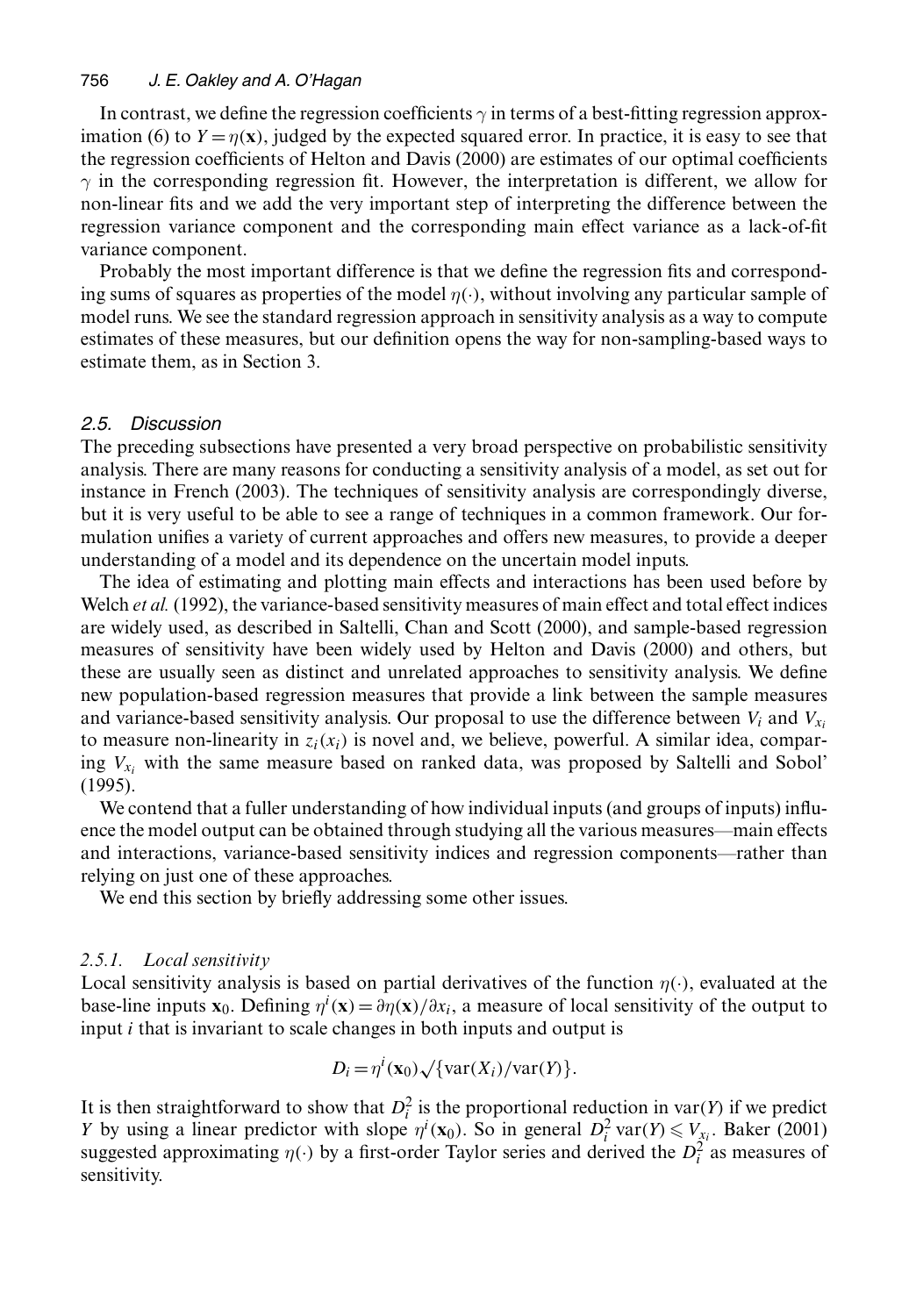# *2.5.2. Value of information*

Our use of squared prediction error as a criterion can be justified formally in decision theoretic terms by using the squared error loss. It may then be shown that  $V_p$  is the expected value of gaining perfect information about  $x_p$ . More generally, wherever the computer model is to be used for decision-making, we could again measure sensitivity by the expected value of information, but now defined with respect to the relevant utility or loss function and the available decisions. An example of this approach is Oakley (2002a), where the model was used as the basis of a decision on relative cost-effectiveness of competing medical technologies.

# *2.5.3. Computation*

In principle, if  $\eta(\cdot)$  is sufficiently tractable it would be possible to derive *analytically* any of the sensitivity measures that were discussed in the preceding sections. For models of sufficient complexity for it not to be obvious how the output would respond to the model inputs, we cannot hope for such tractability and must instead seek to obtain the desired measures computationally.

If  $\eta(\cdot)$  is sufficiently cheap to evaluate for many different inputs, simple Monte Carlo methods can be used to estimate var $(Y)$  or the component of variance  $V_{\mathbf{g}(\mathbf{x})}$  for any regression fit with negligible error. It is not so straightforward to obtain  $V_i$  (and hence  $S_i$ ),  $S_{T_i}$  or the main effects or interactions as suggested in Section 2.1, since they depend on evaluating conditional expectations. The method of Sobol' (1993) and the Fourier amplitude sensitivity test, devised by Cukier *et al.* (1973) and extended by Saltelli *et al.* (1999), are techniques that have been developed specifically to compute some of these measures. Nevertheless, sensitivity analysis by these techniques demands many thousands of function evaluations. For an expensive function, where the evaluation of  $\eta(x)$  at a single **x** might take minutes or even hours, such methods are impractical.

# **3. Bayesian sensitivity analysis**

In this section, we shall develop Bayesian inference tools for estimating all the quantities of interest in sensitivity analysis, for the case of expensive functions. In addition to making it feasible to carry out sensitivity analysis with a much smaller number of model runs, a key benefit of our approach is that it can estimate all the many sensitivity measures that were discussed in Section 2, from a single set of runs.

The essence of the Bayesian approach is that the model  $\eta(\cdot)$  is treated as an unknown function. In an absolute sense, of course,  $\eta(\cdot)$  is certainly not unknown, since it implements a model that has been specified in precise mathematical form by someone (or some group of people). Nevertheless, in a pragmatic sense  $\eta(x)$  is unknown for any particular input configuration **x** until we actually run the model for those inputs.

We therefore formulate a prior distribution for the function  $\eta(\cdot)$ . This is updated according to the usual Bayesian paradigm, using as data the outputs  $y_i = \eta(x_i)$ ,  $i = 1, 2, ..., N$ , from a set of runs of the model. The result is a posterior distribution for  $\eta(\cdot)$ , which we then use to make formal Bayesian inferences about the various sensitivity measures that were introduced in Section 2. Similar methods to estimate some of these sensitivity measures have been described in Welch *et al.* (1992) and applied by Mrawira *et al.* (1999) to a model for highway management.

# *3.1. Inference about functions using Gaussian processes*

We first develop the prior model for  $\eta(\cdot)$  in the form of a Gaussian process prior distribution and derive the posterior distribution.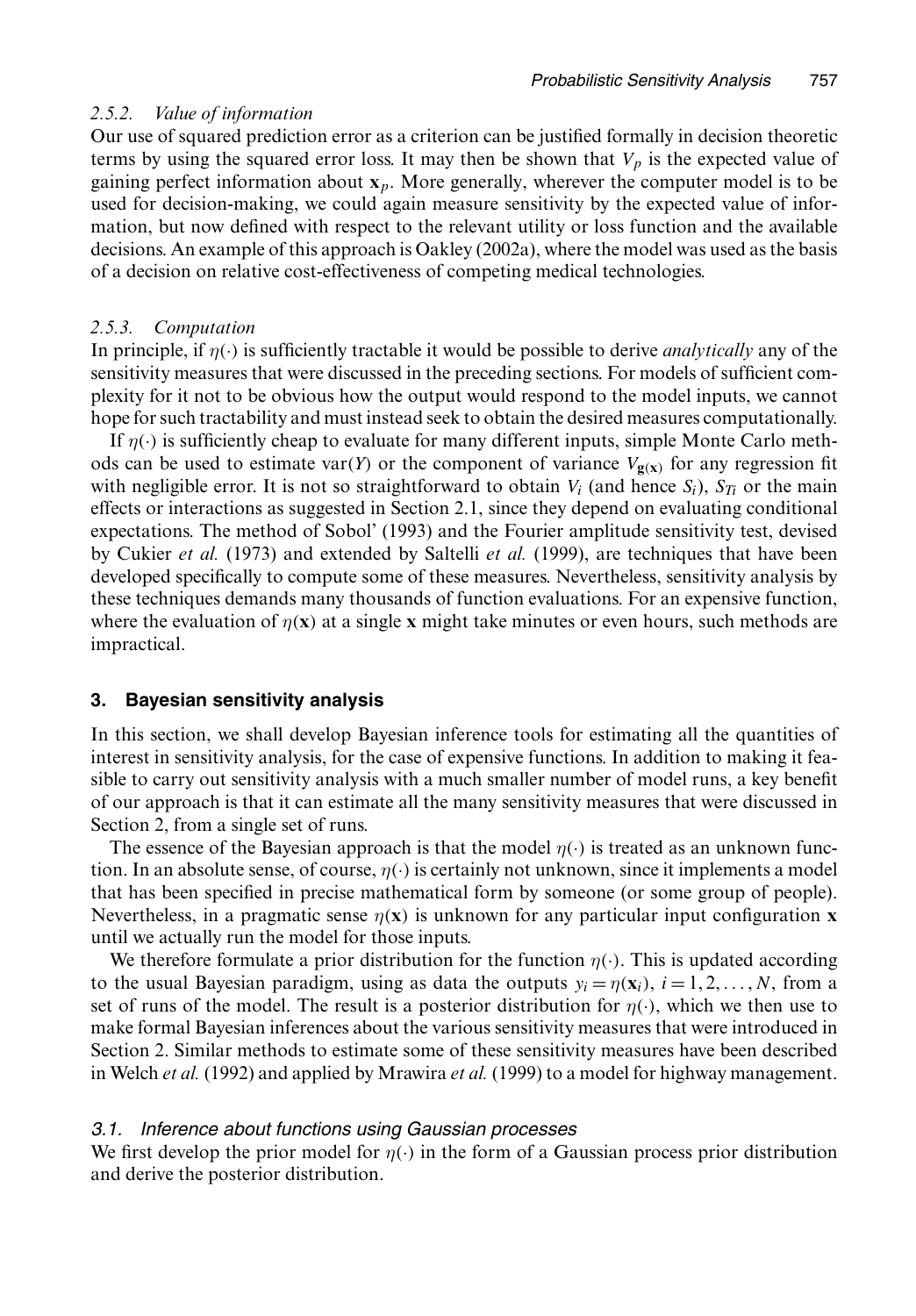Gaussian processes have been used before for modelling computer codes; examples are Currin *et al.* (1991) and Haylock and O'Hagan (1996). The key requirement is that  $\eta(\cdot)$  is believed to be a smooth function, so if we know the value of  $\eta(x)$  we should have some idea about the value of  $\eta(x')$  for **x** close to **x**<sup>'</sup>. It is this property of  $\eta(\cdot)$  that will give us the opportunity to improve<br>on Monte Carlo sampling, since the extra information that is available after each code run is on Monte Carlo sampling, since the extra information that is available after each code run is ignored in the Monte Carlo approach.

For any set of points  $\{x_1, \ldots, x_n\}$ , we represent our uncertainty about  $\{\eta(\mathbf{x}_1), \ldots, \eta(\mathbf{x}_n)\}$ through a multivariate normal distribution. The mean of  $\eta(x)$  is given by

$$
E\{\eta(\mathbf{x})|\beta\} = \mathbf{h}(\mathbf{x})^{\mathrm{T}}\beta,
$$
\n(9)

conditional on  $\beta$ . The vector **h**(·) consists of q known regression functions of **x**, and  $\beta$  is a vector of coefficients. The choice of  $\mathbf{h}(\cdot)$  is arbitrary, though it should be chosen to incorporate any beliefs that we might have about the form of  $\eta(\cdot)$ . It is quite distinct from the **g**( $\cdot$ ) that was introduced in Section 2.4. The covariance between  $\eta(\mathbf{x})$  and  $\eta(\mathbf{x}')$  is given by

$$
cov{\eta(\mathbf{x}), \eta(\mathbf{x}')|\sigma^2} = \sigma^2 c(\mathbf{x}, \mathbf{x}'),
$$
\n(10)

conditional on  $\sigma^2$ , where  $c(\mathbf{x}, \mathbf{x}')$  is a function which decreases as  $|\mathbf{x} - \mathbf{x}'|$  increases and also satisfies  $c(\mathbf{x}, \mathbf{x}) - 1$  for all x. The function  $c(\cdot, \cdot)$  must ensure that the covariance matrix of any satisfies  $c(\mathbf{x}, \mathbf{x}) = 1$  for all **x**. The function  $c(\cdot, \cdot)$  must ensure that the covariance matrix of any set of outputs  $\{y_1 = \eta(\mathbf{x}_1), \ldots, y_n = \eta(\mathbf{x}_n)\}$  is positive semidefinite.

We regard  $\beta$  and  $\sigma^2$  as unknown hyperparameters, and we discuss their prior distribution below. The other components of equations (9) and (10) are the vector  $\mathbf{h}(\cdot)$  of regressor functions to model beliefs about the general way that the output will respond to the inputs, and a correlation function  $c(\cdot, \cdot)$  to model beliefs about the smoothness of the model output. Considerable flexibility is available in the choice of these functions. In particular,  $c(\cdot, \cdot)$  is typically represented hierarchically in terms of further unknown hyperparameters. An extensive discussion of these modelling issues is given in Kennedy and O'Hagan (2001).

For mathematical tractability, the conjugate prior form for  $\beta$  and  $\sigma^2$ , the normal inverse gamma distribution, is assumed:

$$
p(\beta, \sigma^2) \propto \sigma^{-(d+q+2)/2} \exp[-\{(\beta - \mathbf{z})^T V^{-1}(\beta - \mathbf{z}) + a\}/2\sigma^2].
$$
 (11)

In the examples that are given in this paper, we use the weak form of this prior,  $p(\beta, \sigma^2) \propto \sigma^2$ . This implies an infinite prior variance of  $\eta(x)$ , whereas in practice we expect there to be cases when the model developer can provide some proper prior knowledge about the function  $\eta(\cdot)$ . Elicitation of such prior information is described in Oakley (2002b).

The output of  $\eta(\cdot)$  is observed at n design points  $\mathbf{x}_1, \ldots, \mathbf{x}_n$  to obtain data **y**. In contrast with Monte Carlo methods, these points are not chosen randomly but are selected to give good information about  $\eta(\cdot)$ . In practice, the design points will be spread to cover X, the sample space of **X**, although their choice will also depend on <sup>G</sup>. The choice of design points is discussed in Sacks *et al.* (1989). Given these data it can be shown that

$$
\frac{\eta(\mathbf{x}) - m^*(\mathbf{x})}{\hat{\sigma}\sqrt{c^*(\mathbf{x}, \mathbf{x})}}|\mathbf{y} \sim t_{d+n},\tag{12}
$$

where

$$
m^*(\mathbf{x}) = \mathbf{h}(\mathbf{x})^{\mathrm{T}} \hat{\boldsymbol{\beta}} + \mathbf{t}(\mathbf{x})^{\mathrm{T}} A^{-1} (\mathbf{y} - H\hat{\boldsymbol{\beta}}),
$$
\n(13)

$$
c^*(\mathbf{x}, \mathbf{x}') = c(\mathbf{x}, \mathbf{x}') - \mathbf{t}(\mathbf{x})^{\mathrm{T}} A^{-1} \mathbf{t}(\mathbf{x}')
$$
  
+ 
$$
(\mathbf{h}(\mathbf{x})^{\mathrm{T}} - \mathbf{t}(\mathbf{x})^{\mathrm{T}} A^{-1} H) (H^{\mathrm{T}} A^{-1} H)^{-1} (\mathbf{h}(\mathbf{x}')^{\mathrm{T}} - \mathbf{t}(\mathbf{x}')^{\mathrm{T}} A^{-1} H)^{\mathrm{T}}.
$$
 (14)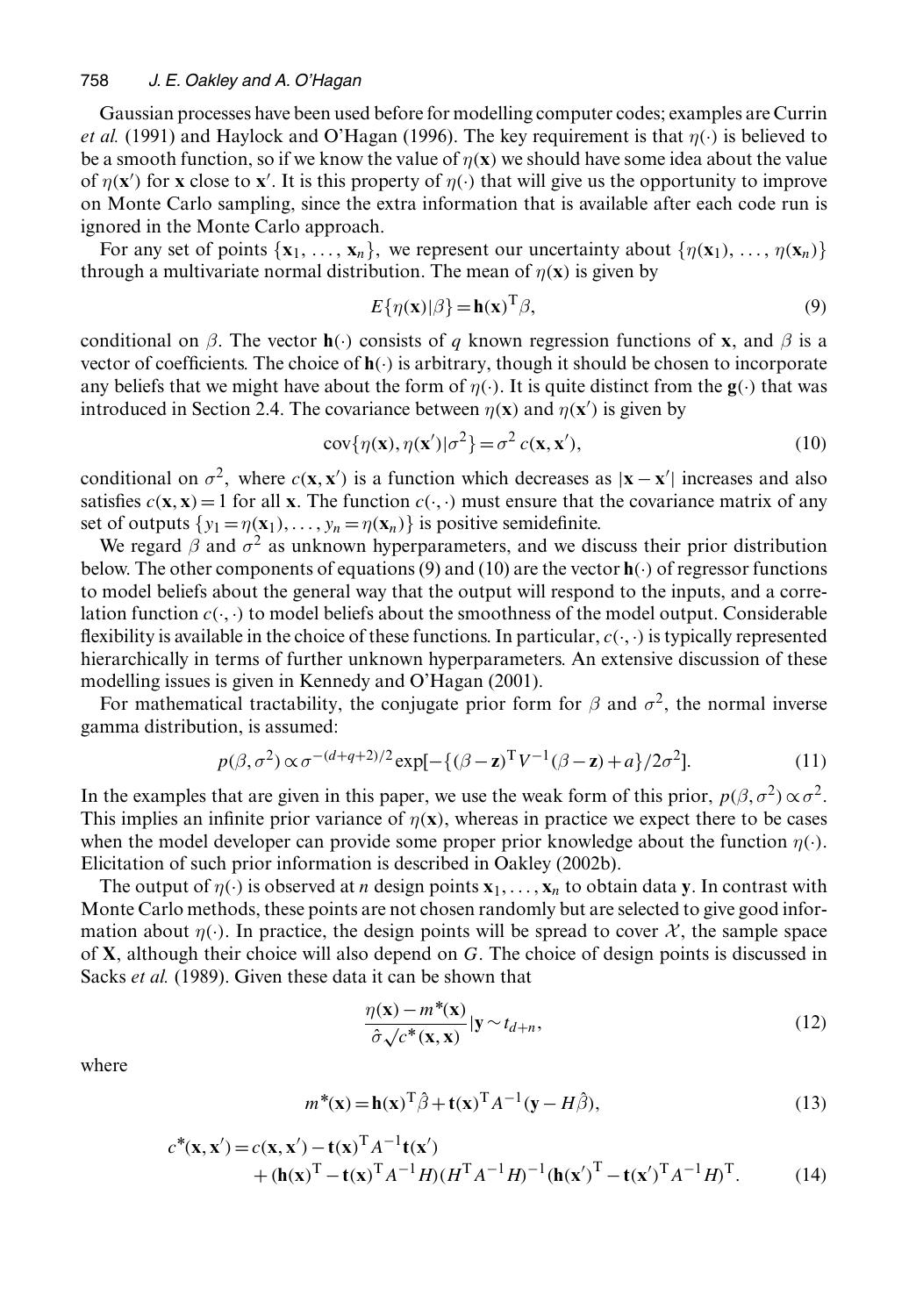$$
\mathbf{t}(\mathbf{x})^{\mathrm{T}} = (c(\mathbf{x}, \mathbf{x}_1), \dots, c(\mathbf{x}, \mathbf{x}_n)),
$$
  
\n
$$
H^{\mathrm{T}} = (\mathbf{h}(\mathbf{x}_1)^{\mathrm{T}}, \dots, \mathbf{h}(\mathbf{x}_n)^{\mathrm{T}}),
$$
  
\n
$$
A = \begin{pmatrix} 1 & c(\mathbf{x}_1, \mathbf{x}_2) & \dots & c(\mathbf{x}_1, \mathbf{x}_n) \\ c(\mathbf{x}_2, \mathbf{x}_1) & 1 & \vdots \\ \vdots & \ddots & \vdots \\ c(\mathbf{x}_n, \mathbf{x}_1) & \dots & 1 \end{pmatrix},
$$
  
\n
$$
\hat{\beta} = V^*(V^{-1}\mathbf{z} + H^{\mathrm{T}}A^{-1}\mathbf{y}),
$$
  
\n
$$
\hat{\sigma}^2 = \{a + \mathbf{z}^{\mathrm{T}}V^{-1}\mathbf{z} + \mathbf{y}^{\mathrm{T}}A^{-1}\mathbf{y} - \hat{\beta}^{\mathrm{T}}(V^*)^{-1}\hat{\beta}\}/(n + d - 2),
$$
  
\n
$$
V^* = (V^{-1} + H^{\mathrm{T}}A^{-1}H)^{-1},
$$
  
\n
$$
\mathbf{y}^{\mathrm{T}} = (\eta(\mathbf{x}_1), \dots, \eta(\mathbf{x}_n)).
$$

The outputs corresponding to any set of inputs will now have a multivariate *t*-distribution, with covariance between any two outputs given by equation (14). Full details of the prior to posterior analysis can be found in O'Hagan (1994).

Note that the *t*-distribution arises as a marginal distribution for  $\eta(x)$  after integrating out the hyperparameters  $\beta$  and  $\sigma^2$ . In practice, as mentioned earlier, typically further hyperparameters will be associated with the modelling of  $c(\cdot, \cdot)$ , and it is generally impossible to integrate the posterior analytically with respect to these further parameters. Although it is possible to integrate numerically or to use Markov chain Monte Carlo (MCMC) sampling (Bayarri *et al.*, 2002; Neal, 1999) this is a highly intensive computation, and experience suggests that it is adequate simply to estimate the hyperparameters of  $c(\cdot, \cdot)$  from the posterior distribution and then to substitute these estimates into  $c(\cdot, \cdot)$  wherever it appears in the above formulae; see Kennedy and O'Hagan (2001).

The following sections set out how inferences about the various sensitivity measures can be estimated from this posterior distribution. It may be helpful first, however, to relate this approach to that outlined for cheap functions in Section 2.5. Any method for computing a given measure can be viewed as estimating it. Like Monte Carlo methods, our Bayesian approach estimates such measures by formal statistical methods, and our estimates can be accompanied by standard errors or standard deviations to indicate their accuracy. Monte Carlo methods applied to very cheap functions typically employ many thousands of model runs, so that the estimation error is very small. When we consider expensive functions, it will rarely be feasible to do enough runs for the estimation error to be negligible. A key benefit of our methods, however, is that the standard deviations that are associated with estimates are generally very much smaller, often by orders of magnitude, than those which are obtained from a Monte Carlo method with the same number of model runs. It is this that allows us to achieve useful sensitivity analyses of complex expensive models without having to make prohibitively many runs.

#### *3.2. Inference for main effects and interactions*

First consider inference about

$$
E(Y|\mathbf{x}_p) = \int_{\mathcal{X}_{-p}} \eta(\mathbf{x}) dG_{-p|p}(\mathbf{x}_{-p}|\mathbf{x}_p),
$$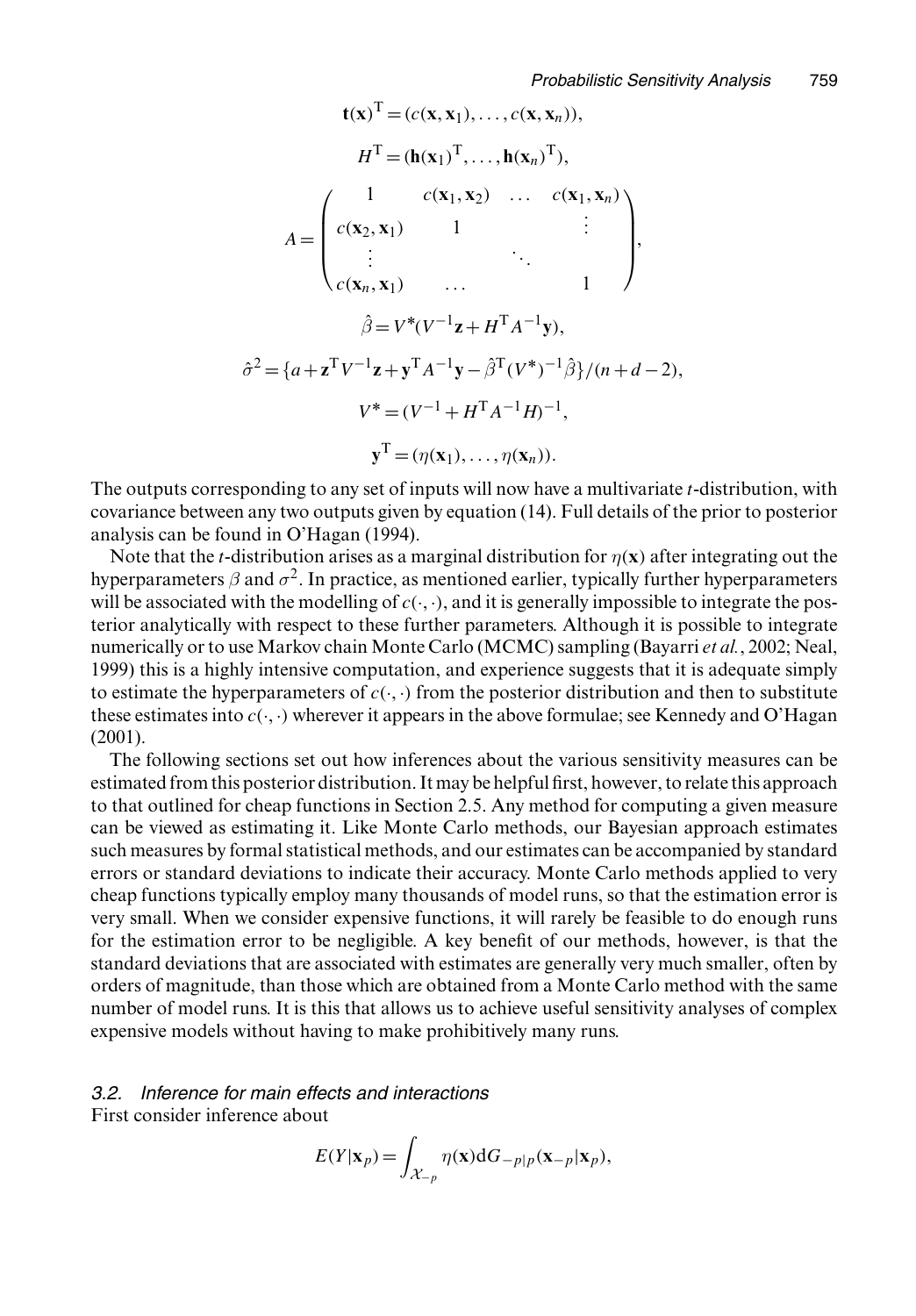using obvious notation for the space of possible values for **<sup>x</sup>**−<sup>p</sup> and for its conditional distribution given  $\mathbf{x}_p$ . Since this is a linear functional of the Gaussian process  $\eta(\cdot)$ , its posterior distribution will be  $t_{d+n}$ , after standardizing as in distribution (12) by subtracting its posterior mean and dividing by its posterior standard deviation; see O'Hagan (1991). We can derive the posterior mean as follows. Note that we denote expectations, variances and covariances defined with respect to the posterior distribution of  $\eta(\cdot)$  by  $E^*$ , var<sup>\*</sup> and cov<sup>\*</sup> respectively.

$$
E^* \{ E(Y | \mathbf{x}_p) \} = R_p(\mathbf{x}_p) \hat{\beta} + T_p(\mathbf{x}_p) \mathbf{e},
$$
 (15)

where

$$
R_p(\mathbf{x}_p) = \int_{\mathcal{X}_{-p}} \mathbf{h}(\mathbf{x})^{\mathrm{T}} dG_{-p|p}(\mathbf{x}_{-p}|\mathbf{x}_p),\tag{16}
$$

$$
T_p(\mathbf{x}_p) = \int_{\mathcal{X}_{-p}} \mathbf{t}(\mathbf{x})^{\mathrm{T}} dG_{-p|p}(\mathbf{x}_{-p}|\mathbf{x}_p),
$$
  
\n
$$
\mathbf{e} = A^{-1}(\mathbf{y} - H\hat{\boldsymbol{\beta}}).
$$
\n(17)

Similarly,  $E^*$ { $E(Y)$ } =  $R\hat{\beta}$  + Te, where R and T are the special cases of equations (16) and (17) when  $p$  is the null set.

We can now readily find the posterior mean of any main effect or interaction. For instance,

$$
E^* \{ z_i(x_i) \} = \{ R_i(x_i) - R \} \hat{\beta} + \{ T_i(x_i) - T \} \mathbf{e},
$$
  

$$
E^* \{ z_{i,j}(\mathbf{x}_{i,j}) \} = \{ R_{i,j}(\mathbf{x}_{i,j}) - R_i(x_i) - R_j(x_j) - R \} \hat{\beta} + \{ T_{i,j}(\mathbf{x}_{i,j}) - T_i(x_i) - T_j(x_j) - T \} \mathbf{e}.
$$

All the main effects and interactions are linear functionals of  $\eta(\cdot)$ , and so their posterior distributions are  $t_{d+n}$  after appropriate standardization. We have derived their means and now require to obtain standard deviations. All these can be found from the following general result:

$$
\text{cov}^*\lbrace E(Y|\mathbf{x}_p), E(Y|\mathbf{x}'_q)\rbrace = \hat{\sigma}^2 \int_{\mathcal{X}_{-p}} \int_{\mathcal{X}_{-q}} c^*(\mathbf{x}, \mathbf{x}') dG_{-p|p}(\mathbf{x}_{-p}|\mathbf{x}_p) dG_{-q|q}(\mathbf{x}'_{-q}|\mathbf{x}'_q)
$$
  

$$
= \hat{\sigma}^2 [U_{p;q}(\mathbf{x}_p, \mathbf{x}'_q) - T_p(\mathbf{x}_p)A^{-1}T_q(\mathbf{x}'_q)^{\mathrm{T}} + \lbrace R_p(\mathbf{x}_p) - T_p(\mathbf{x}_p)A^{-1}H \rbrace W \lbrace R_q(\mathbf{x}'_q) - T_q(\mathbf{x}'_q)A^{-1}H \rbrace^{\mathrm{T}}], \quad (18)
$$

where

$$
U_{p;q}(\mathbf{x}_p, \mathbf{x}'_q) = \int_{\mathcal{X}_{-p}} \int_{\mathcal{X}_{-q}} c(\mathbf{x}, \mathbf{x}') dG_{-p|p}(\mathbf{x}_{-p}|\mathbf{x}_p) dG_{-q|q}(\mathbf{x}'_{-q}|\mathbf{x}'_q),
$$
  
\n
$$
W = (H^{\mathrm{T}} A^{-1} H)^{-1}.
$$
\n(19)

The fact that all these results are expressed in terms of integrals, such as equation (16) or (19), is not a problem in practice. For some common formulations of  $h(.)$ ,  $c(.)$  and G, as used in the examples of Section 4, it is possible to evaluate these integrals analytically. Even if this is not possible, they may readily be computed numerically, since the integrands are very cheap functions. The same will hold for all the inferences in the following subsections.

For a single input  $x_i$ , we can plot the posterior mean of the main effect  $E^* \{z_i(x_i)\}\$  against  $x_i$ , with bounds of, for instance, plus and minus two posterior standard deviations. If we standardize each input variable, we can give  $E^* \{z_i(x_i)\}\$  for  $i=1,\ldots,d$  on a single plot, and this will provide a good graphical summary of the influence of each variable.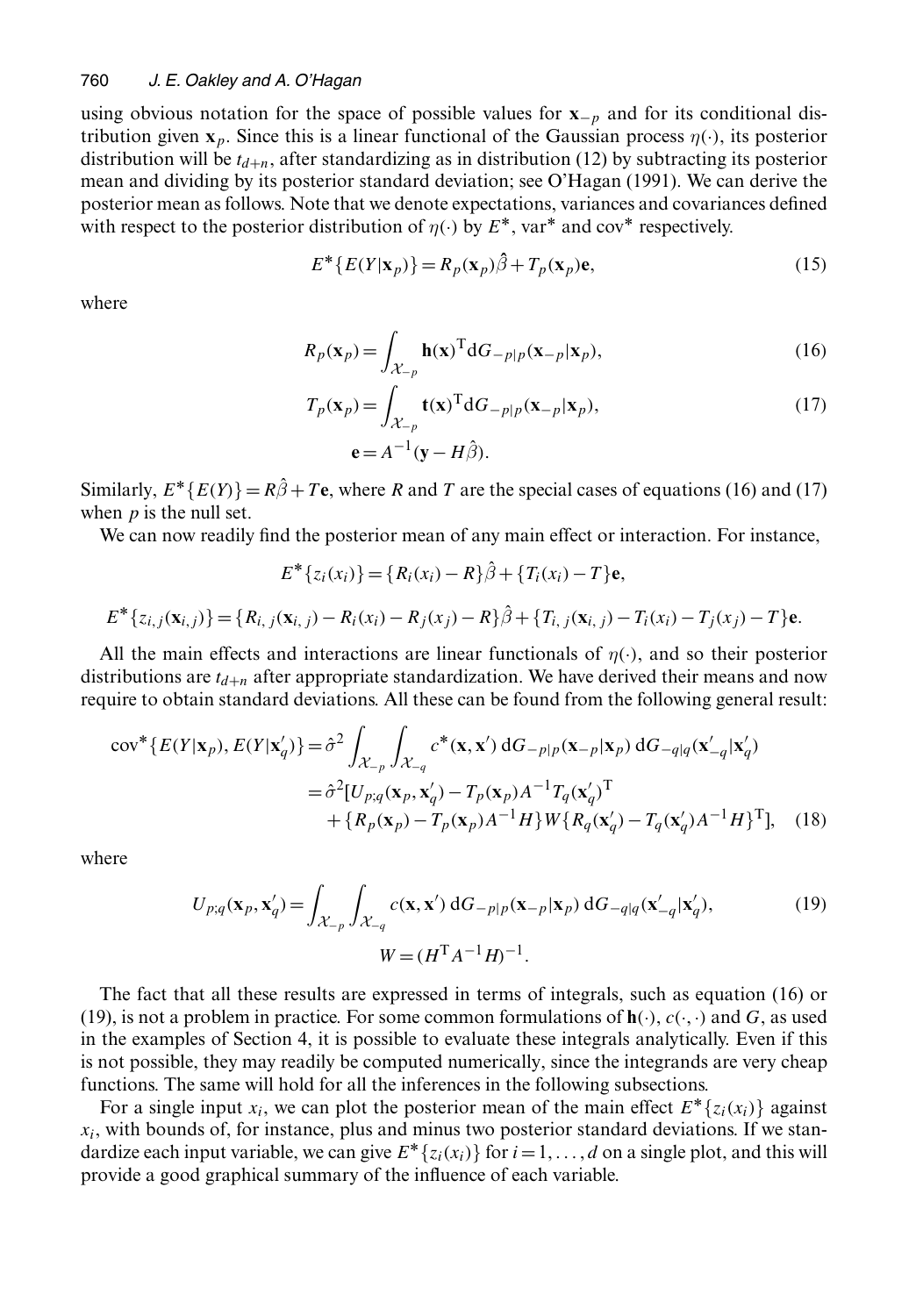However, unless  $n$  is large this combined plot may give a false impression of the importance of each input, relative to that obtained from considering the main effect variance terms  $V_i$ . From the plot, it is tempting to think of the inputs showing the greatest variation as the most important, but var $[E^* \{z_i(X_i)\}]$  is not the same as the posterior mean of  $V_i$ , i.e.  $E^*$ [var $\{z_i(X_i)\}\]$ . This is why it is important to consider the posterior variance of  $z_i(x_i)$  as well as its posterior mean. From a graph showing an individual  $E^*\{z_i(x_i)\}\$  with standard deviation bounds, we could visually judge (admittedly rather crudely) both var $[E^*\{z_i(X_i)\}]$  and  $E[var^*\{z_i(X_i)\}]$ . Since

$$
E^*[\text{var}\{z_i(X_i)\}] = \text{var}[E^*\{z_i(X_i)\}] + E[\text{var}^*\{z_i(X_i)\}] - \text{var}^*[E\{z_i(X_i)\}],
$$

and, since  $E\{z_i(X_i)\}=0$  for all *i*, we have

$$
E^*(V_i) = \text{var}[E^*\{z_i(X_i)\}] + E[\text{var}^*\{z_i(X_i)\}].
$$

If the design set is sufficiently large and well chosen to make var\* $\{z_i(x_i)\}$  small for almost all  $x_i$  (with respect to G) then the second term can be ignored, but this will not usually be so in practice.

### *3.3. Inference for variances*

We now consider posterior inference for  $V_i$  and  $V_{T_i}$ . Note that these are quadratic functionals of  $\eta(\cdot)$ , and their posterior distributions will no longer be obtainable analytically. We can, however, derive posterior means and variances. For instance, Haylock and O'Hagan (1996) derived the posterior mean and variance of var $(Y)$ . We generalize their approach to derive the posterior mean of  $V_p = \text{var}\{E(Y|\mathbf{X}_p)\}\$ for any subvector  $\mathbf{x}_p$ . First note that

$$
\begin{aligned} \text{var}\{E(Y|\mathbf{X}_p)\} &= E\{E(Y|\mathbf{X}_p)^2\} - E\{E(Y|\mathbf{X}_p)\}^2 \\ &= E\{E(Y|\mathbf{X}_p)^2\} - E(Y)^2. \end{aligned}
$$

Since  $E^*\{E(Y)^2\}$  can be derived from results that we already have for var<sup> $*\{E(Y)\}$ </sup> and  $E^*\{E(Y)\}$ , we just need  $E^*[E\{E(Y|\mathbf{X}_p)^2\}]$ . (Note that the expression for var<sup>\*</sup>{ $E(Y)$ } in Haylock and O'Hagan (1996) was incorrect, and we have given the correct result here via equation (18).)

$$
E^*[E\{E(Y|\mathbf{X}_p)^2\}]
$$
  
=  $\int_{\mathcal{X}_p} \int_{\mathcal{X}_{-p}} \int_{\mathcal{X}_{-p}} E^* \{\eta(\mathbf{x}) \eta(\mathbf{x}^*)\} dG_{-p|p}(\mathbf{x}_{-p}|\mathbf{x}_p) dG_{-p|p}(\mathbf{x}'_{-p}|\mathbf{x}_p) dG_p(\mathbf{x}_p)$   
=  $\int_{\mathcal{X}_p} \int_{\mathcal{X}_{-p}} \int_{\mathcal{X}_{-p}} \{\hat{\sigma}^2 c^*(\mathbf{x}, \mathbf{x}^*) + m^*(\mathbf{x}) m^*(\mathbf{x}^*)\} dG_{-p|p}(\mathbf{x}_{-p}|\mathbf{x}_p) dG_{-p|p}(\mathbf{x}'_{-p}|\mathbf{x}_p) dG_p(\mathbf{x}_p),$ 

where  $G_p(\cdot)$  denotes the marginal distribution of  $X_p$  and  $x^*$  denotes the vector with elements made up of  $\mathbf{x}_p$  and  $\mathbf{x}'_{-p}$  in the same way as **x** is composed of  $\mathbf{x}_p$  and  $\mathbf{x}_{-p}$ . We have

$$
\int_{\mathcal{X}_p} \int_{\mathcal{X}_{-p}} \int_{\mathcal{X}_{-p}} \hat{\sigma}^2 c^*(\mathbf{x}, \mathbf{x}^*) dG_{-p|p}(\mathbf{x}_{-p}|\mathbf{x}_p) dG_{-p|p}(\mathbf{x}'_{-p}|\mathbf{x}_p) dG_p(\mathbf{x}_p)
$$
\n
$$
= \hat{\sigma}^2 [U_p - \text{tr}(A^{-1}P_p) + \text{tr}\{W(Q_p - S_pA^{-1}H - H^TA^{-1}S_p^T + H^TA^{-1}P_pA^{-1}H)\}]
$$

and

$$
\int_{\mathcal{X}_p} \int_{\mathcal{X}_{-p}} \int_{\mathcal{X}_{-p}} m^*(\mathbf{x}) m^*(\mathbf{x}^*) dG_{-p|p}(\mathbf{x}_{-p}|\mathbf{x}_p) dG_{-p|p}(\mathbf{x}'_{-p}|\mathbf{x}_p) dG_{-1}(\mathbf{x}'_{-1})
$$
\n
$$
= \text{tr}(\mathbf{e}^{\mathrm{T}} P_p \mathbf{e}) + 2 \text{tr}(\hat{\beta} S_p \mathbf{e}) + \text{tr}(\hat{\beta} Q_p \hat{\beta}),
$$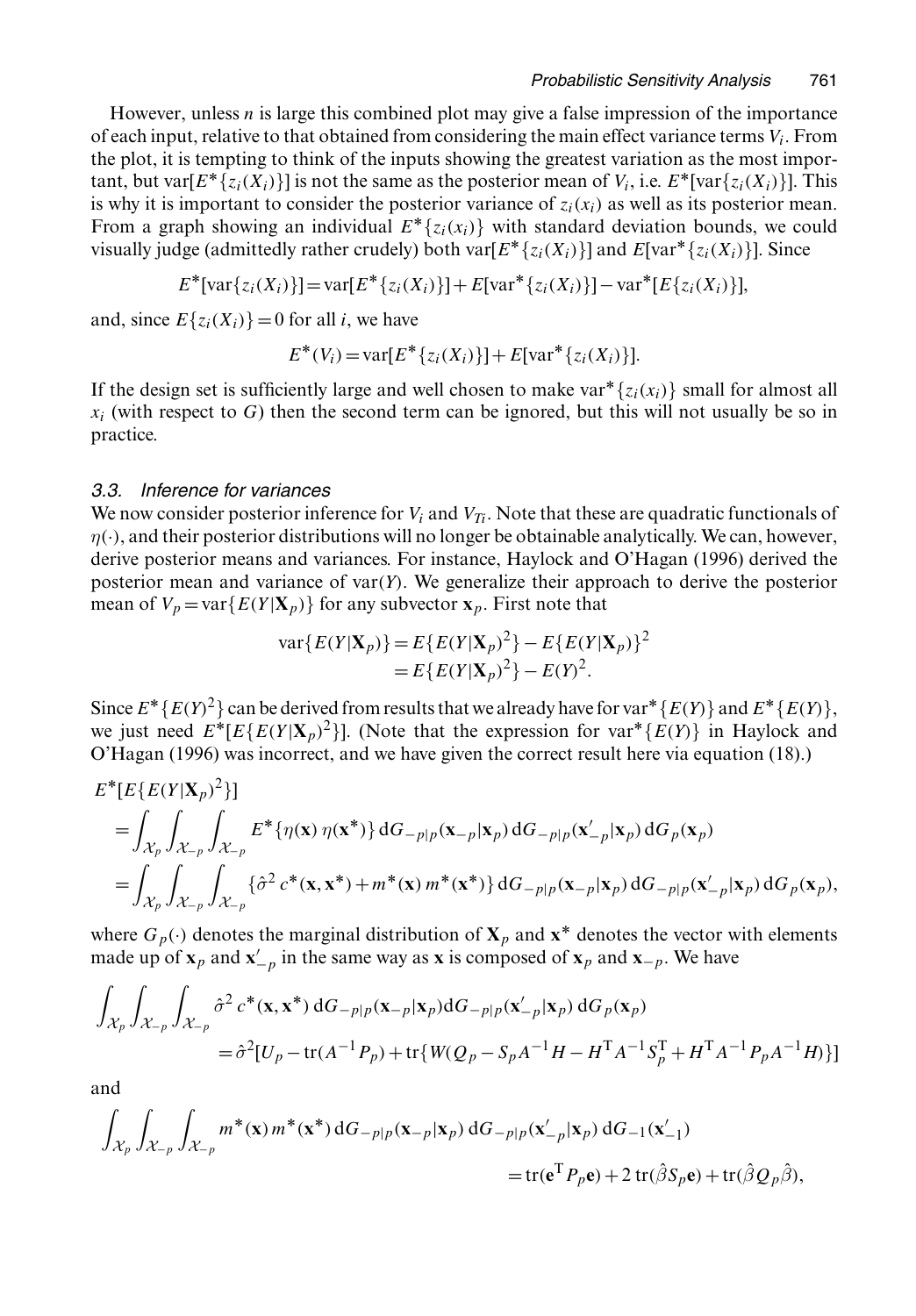where

$$
U_p = \int_{\mathcal{X}_p} \int_{\mathcal{X}_{-p}} \int_{\mathcal{X}_{-p}} c(\mathbf{x}, \mathbf{x}^*) dG_{-p|p}(\mathbf{x}_{-p}|\mathbf{x}_p) dG_{-p|p}(\mathbf{x}'_{-p}|\mathbf{x}_p) dG_p(\mathbf{x}_p),
$$
  
\n
$$
P_p = \int_{\mathcal{X}_p} \int_{\mathcal{X}_{-p}} \int_{\mathcal{X}_{-p}} t(\mathbf{x}) t(\mathbf{x}^*)^{\mathrm{T}} dG_{-p|p}(\mathbf{x}_{-p}|\mathbf{x}_p) dG_{-p|p}(\mathbf{x}'_{-p}|\mathbf{x}_p) dG_p(\mathbf{x}_p),
$$
  
\n
$$
Q_p = \int_{\mathcal{X}_p} \int_{\mathcal{X}_{-p}} \int_{\mathcal{X}_{-p}} h(\mathbf{x}) h(\mathbf{x}^*)^{\mathrm{T}} dG_{-p|p}(\mathbf{x}_{-p}|\mathbf{x}_p) dG_{-p|p}(\mathbf{x}'_{-p}|\mathbf{x}_p) dG_p(\mathbf{x}_p),
$$
  
\n
$$
S_p = \int_{\mathcal{X}_p} \int_{\mathcal{X}_{-p}} \int_{\mathcal{X}_{-p}} h(\mathbf{x}) t(\mathbf{x}^*)^{\mathrm{T}} dG_{-p|p}(\mathbf{x}_{-p}|\mathbf{x}_p) dG_{-p|p}(\mathbf{x}'_{-p}|\mathbf{x}_p) dG_p(\mathbf{x}_p).
$$

The formula for var\*[var ${E(Y|\mathbf{X}_p)}$ ] is complex and will not be presented here. As before, all the required integrals can be done numerically if necessary but are available analytically for certain common modelling choices.

From this derivation of  $E^*(V_p)$  the posterior means of the main effect variance  $V_i$  and the complementary effect variance  $V_{T_i}$  follow immediately. For inference about the indices  $S_i$  and  $S_T$ , it is natural to divide these estimates by  $E^*$ {var $(Y)$ }. This does not of course give  $E^*(S_i)$  or  $E^*(S_{T_i})$ , but the posterior expectations of ratios cannot be derived analytically.

In the case of independent  $X_i$ s, the variance decomposition (5) is of interest. To compute posterior means of interaction variances  $W_p$ , it is straightforward to show that (for independent inputs)

$$
cov\{E(Y|\mathbf{X}_p), E(Y|\mathbf{X}_q)\} = var\{E(Y|\mathbf{X}_{p \cap q})\}.
$$

#### *3.4. Inference for regression fits*

To derive inferences for the regression fits and corresponding variance components in Section 2.4, it is helpful first to note that

$$
cov{g(X), Y} = E{g^*(X)Y} = \int_{\mathcal{X}} g^*(x) \eta(x) dG(x),
$$

where  $\mathbf{g}^*(\mathbf{x}) = \mathbf{g}(\mathbf{x}) - E{\mathbf{g}(\mathbf{X})}$ . The posterior mean of the regression fit may now be obtained from

$$
E^*(\gamma) = \text{var}\{\mathbf{g}(\mathbf{X})\}^{-1} \int_{\mathcal{X}} \mathbf{g}^*(\mathbf{x}) m^*(\mathbf{x}) dG(\mathbf{x}),
$$

then expanding  $m^*(x)$  from equation (13) and integrating term by term, as in equation (15).

Similarly, the posterior mean of the regression variance component  $V_{\mathbf{g}(\mathbf{x})}$  is obtained from

$$
E^* \{ V_{\mathbf{g}(\mathbf{x})} \} = \text{tr}[\text{var}\{\mathbf{g}(\mathbf{X})\}^{-1}] \int_{\mathcal{X}} \int_{\mathcal{X}} \mathbf{g}^*(\mathbf{x}) \mathbf{g}^*(\mathbf{x}')^{\text{T}} \{ c^*(\mathbf{x}, \mathbf{x}') + m^*(\mathbf{x}) m^*(\mathbf{x}') \} dG(\mathbf{x}) dG(\mathbf{x}'),
$$

then expanding  $c^*(\mathbf{x}, \mathbf{x}')$ <br>term All the resulting is  $($  and  $m^*(\mathbf{x}) m^*(\mathbf{x}')$ <br>
ategrals may be contracted  $\prime$ ) from equations (14) and (13), and integrating term by term. All the resulting integrals may be computed numerically and may be obtained analytically for common modelling choices.

Posterior variances may be obtained, and since  $\gamma$  is a linear functional of  $\eta(\cdot)$  its posterior distribution is  $t_{d+n}$  after appropriate standardization.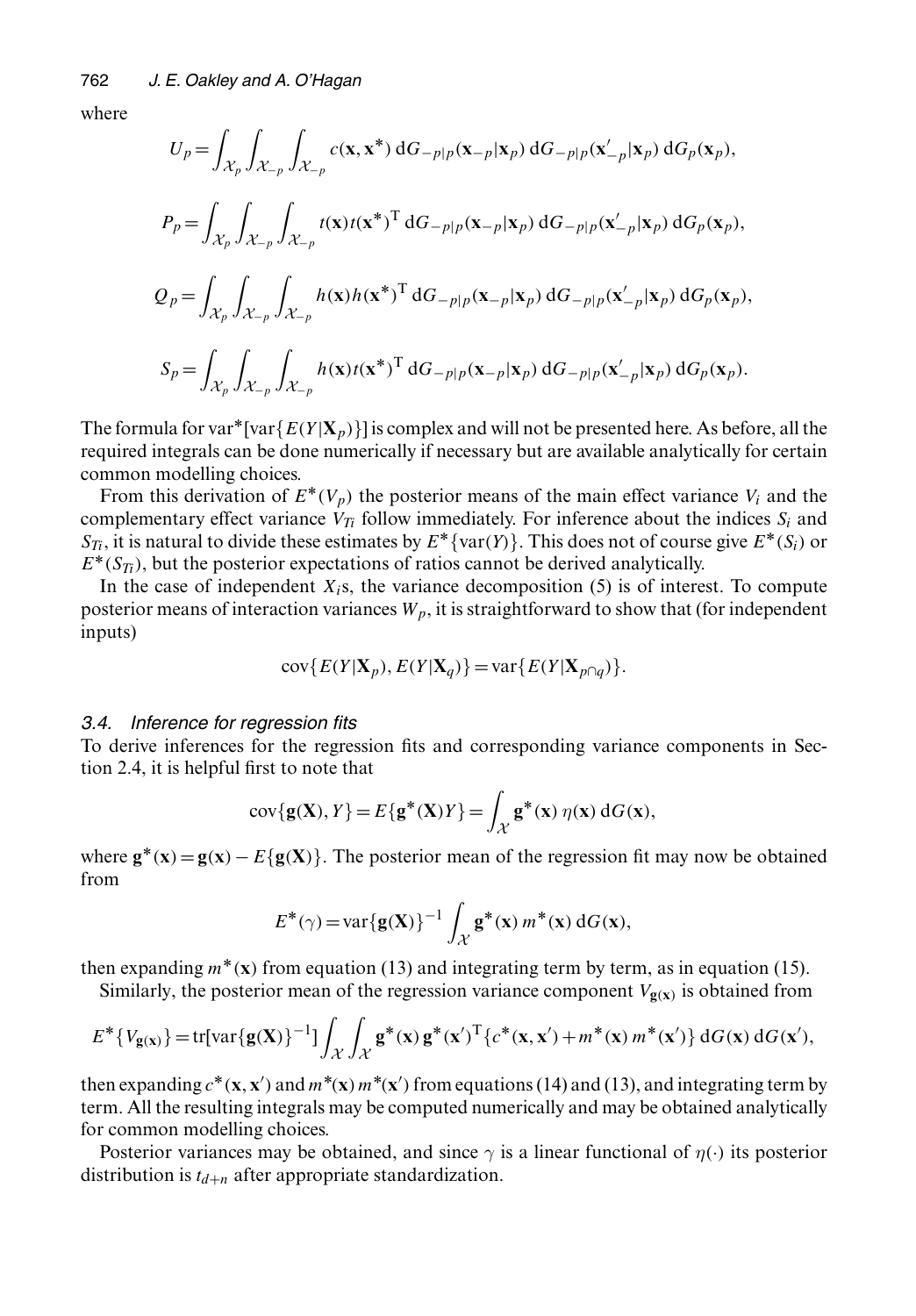We also note that it is possible to derive posterior inferences about any desired derivatives. Relevant theory is given for one dimension in O'Hagan (1992) and is easily generalized to higher dimensions. We find, for instance, that the posterior distribution of  $\eta^i(\mathbf{x})$  has mean  $\partial m^*(\mathbf{x})/\partial x_i$ , and is  $t_{d+n}$  after appropriate standardization. Inference about  $D_i^2$  can then also be derived.

### **4. Examples**

We present two illustrative examples, which are typical of a variety of models that we have considered. To apply the techniques of Section 3 in practice, it is necessary to identify the functions **h.**·) and  $c(\cdot, \cdot)$  that represent prior beliefs about the function  $\eta(\cdot)$ , and the distribution  $G(\cdot)$  that defines the uncertainty about the model inputs.

The general principles for specifying  $h(\cdot)$  and  $c(\cdot, \cdot)$  are discussed in Kennedy and O'Hagan (2001). In both examples our choice for  $c(\cdot, \cdot)$  is the Gaussian form

$$
c(\mathbf{x}, \mathbf{x}') = \exp\{-(\mathbf{x} - \mathbf{x}')^{\mathrm{T}} B(\mathbf{x} - \mathbf{x}')\},\tag{20}
$$

where  $B$  is a diagonal matrix of (positive) roughness parameters. This implies a belief that the output is an analytic differentiable function of its inputs.

The distribution  $G(\cdot)$  in these examples is multivariate normal. Together with the choices of  $\mathbf{h}(\cdot)$  and  $c(\cdot, \cdot)$  above, a normal  $G(\cdot)$  allows all the integrals in Section 3 to be done analytically, conditional on B.

### *4.1. Synthetic example*

We illustrate our methodology first with a synthetic example. The following test function is used:

$$
\eta(\mathbf{x}) = \mathbf{a}_1^{\mathrm{T}} \mathbf{x} + \mathbf{a}_2^{\mathrm{T}} \sin(\mathbf{x}) + \mathbf{a}_3^{\mathrm{T}} \cos(\mathbf{x}) + \mathbf{x}^{\mathrm{T}} M \mathbf{x}.
$$
 (21)

A 15-dimensional input vector **x** is considered. The elements of the unknown true input **X** all have independent  $N(0, 1)$  distributions. The weights  $\mathbf{a}_1$ ,  $\mathbf{a}_2$  and  $\mathbf{a}_3$  are chosen so that one group of five input variables accounts for the majority of the variance of  $Y = \eta(X)$ , another group of five variables makes a relatively small contribution to the variance, and the remaining five have very little effect. The values of these and of the matrix M can be downloaded from www. sheffield.ac.uk/st1jeo.

In the prior mean function we set  $h(x) = 1$ , to represent no prior knowledge about how the model output relates to its inputs. A more usual choice would be  $h(x)^T = (1, x^T)$ , representing a belief that the output will be approximately linear in all the inputs. However, the function (21) includes a linear component, and by not including this in our prior information we shall pose a stronger test for our methods.

We evaluated  $\eta(x)$  at 250 design points, chosen to make the expected posterior variance

$$
\int_{\mathcal{X}} c^*(\mathbf{x}, \mathbf{x}) \, dG(\mathbf{x}) \tag{22}
$$

small, conditional on guessed values of the roughness parameters in  $B$ . This is done by using a suboptimal, but computationally simple, scheme. We start with a Latin hypercube sample of 250 points and evaluate integral (22). We then consider exchanging each design point in turn with a randomly drawn candidate design point. If the new design decreases the value of the integral, the candidate design point is exchanged for the current point. This process is repeated until reductions in integral (22) become small.

Given the 250 runs, we found the posterior mode of B, and conditional on this estimate var $(Y)$ and  $V_i$  by their posterior expectations for each of the 15 input variables. We then estimated the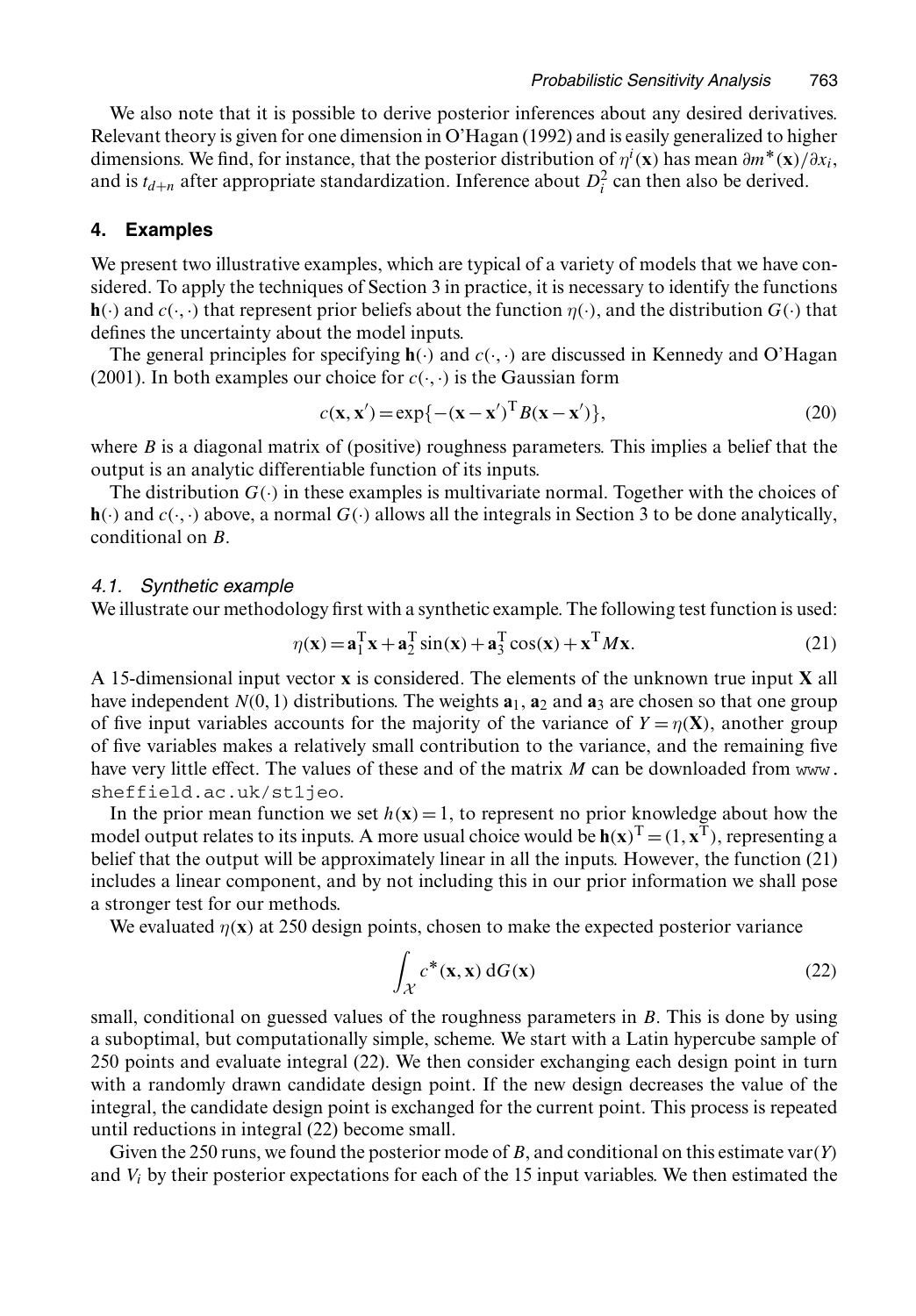**Table 1.** True and estimated main effects and linear components: synthetic example

|          | $100S_i$ | $100\hat{S}_i$ | $100V_{x_i}/var(Y)$ | $100\hat{V}_{x_i}/\widehat{var}(Y)$ |
|----------|----------|----------------|---------------------|-------------------------------------|
| $X_1$    | 0.1560   | 0.1738         | 0.1258              | 0.1369                              |
| $X_2$    | 0.0186   | 0.0944         | 0.0164              | 0.0355                              |
| $X_3$    | 0.1307   | 0.1331         | 0.1130              | 0.1136                              |
| $X_4$    | 0.3045   | 0.3025         | 0.0921              | 0.1731                              |
| $X_5$    | 0.2905   | 0.3382         | 0.0719              | 0.0559                              |
| $X_6$    | 2.3035   | 2.2980         | 1.7123              | 1.8968                              |
| $X_7$    | 2.4151   | 1.9681         | 1.6283              | 1.3838                              |
| $X_8$    | 2.6517   | 2.8173         | 2.3651              | 2.5833                              |
| $X_{9}$  | 4.6036   | 4.4774         | 2.2383              | 2.1671                              |
| $X_{10}$ | 1.4945   | 1.3914         | 1.3189              | 1.3283                              |
| $X_{11}$ | 10.1823  | 9.4742         | 7.9852              | 7.7383                              |
| $X_{12}$ | 13.5708  | 13.2545        | 11.6408             | 11.8991                             |
| $X_{13}$ | 10.1989  | 10.7672        | 8.3444              | 8.5742                              |
| $X_{14}$ | 10.5169  | 10.2401        | 9.1020              | 8.4137                              |
| $X_{15}$ | 12.2818  | 12.8899        | 10.9820             | 11.9776                             |



**Fig. 1.** Posterior expectation of  $E(Y|x_i)$  against  $x_i$  for each input variable: synthetic example (......  $X_1, X_2, X_3, X_4, X_5;$   $\longrightarrow$   $X_6, X_7, X_8, X_9, X_{10};$   $\cdots$   $\cdots$   $X_{11}, X_{12}, X_{13}, X_{14}, X_{15}$ 

main effect indices  $S_i$  by the ratio  $\hat{S}_i$  of these posterior means. The true values of these terms can also be determined analytically. We also estimated the contributions to the variance from the best linear fit, defined as  $V_{x_i}$ . These results are summarized in Table 1.

From Table 1 we can see that, although there is some error in the estimates of the main effects and linear components, we have successfully identified the three distinct groups of variables,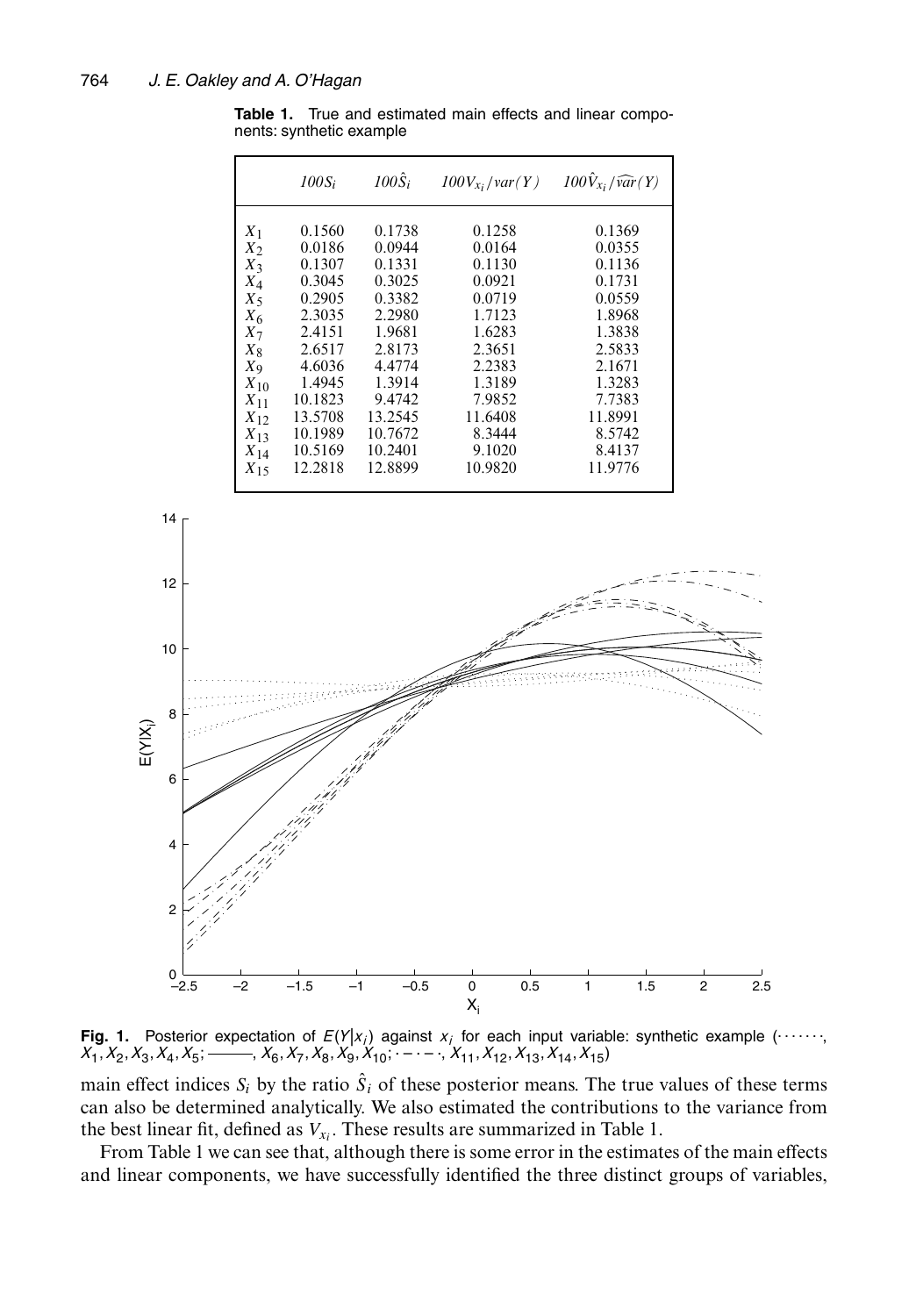

**Fig. 2.** Posterior expectation of  $E(Y|x_{11,12}) - E(Y|x_{11}) - E(Y|x_{12})$  against  $x_{11}$  and  $x_{12}$ : synthetic example

and we have obtained the correct order of magnitude for the effect of each variable. To estimate the posterior uncertainty about each  $S_i$ , a simulation method presented in Oakley and O'Hagan (2002) is used. (It is possible to derive formulae for var\*[var<sub>X</sub> { $E(Y|X)$ } and var\* {var(Y)} for certain modelling choices, though the number of terms is very large.) The simulation method involves generating many additional runs of the code  $\eta(\cdot)$  from its posterior distribution and re-estimating  $S_i$  each time. For the three groups  $X_1, \ldots, X_5, X_6, \ldots, X_{10}$  and  $X_{11}, \ldots, X_{15}$ approximate standard errors of the corresponding estimates  $100\hat{S}_i$  were of the order of 0.2, 0.5 and 1 respectively. The Bayesian method is clearly validated in this case by the agreement between these figures and the errors that are seen in Table 1 between  $100\hat{S}_i$  and the true values  $100S_i$ . In comparison, Saltelli and colleagues (personal communication) report that, for this example, 1024 runs are needed per input factor (so 15 360 runs in total) to achieve a standard error of 1. Clearly, our approach based on 250 runs has demonstrated a substantial gain in efficiency.

Note that the main effect proportions do not sum to 100% of the variance. The remaining variance after the main effects is estimated as 29% of the total variance (true value 28%). Since in this example we have independent inputs, this represents the sum of the interaction components.

Plotting the posterior expectation (with respect to the unknown function  $\eta(\cdot)$ ) of  $E(Y|x_i)$ against  $x_i$  for each variable also allows us to identify the three groups of variables. This is illustrated in Fig. 1. To illustrate the effect of interactions between  $x_i$  and  $x_j$ , we can plot the posterior expectation of  $E(Y|\mathbf{x}_i) - E(Y|x_i) - E(Y|x_i)$  against  $x_i$  and  $x_j$ , and an example is given in Fig. 2.

# *4.2. Oil-field simulator*

We now give a second example involving a computer model of a hydrocarbon reservoir. This model was used in Craig *et al.* (1997, 2001) to demonstrate their methodology for calibration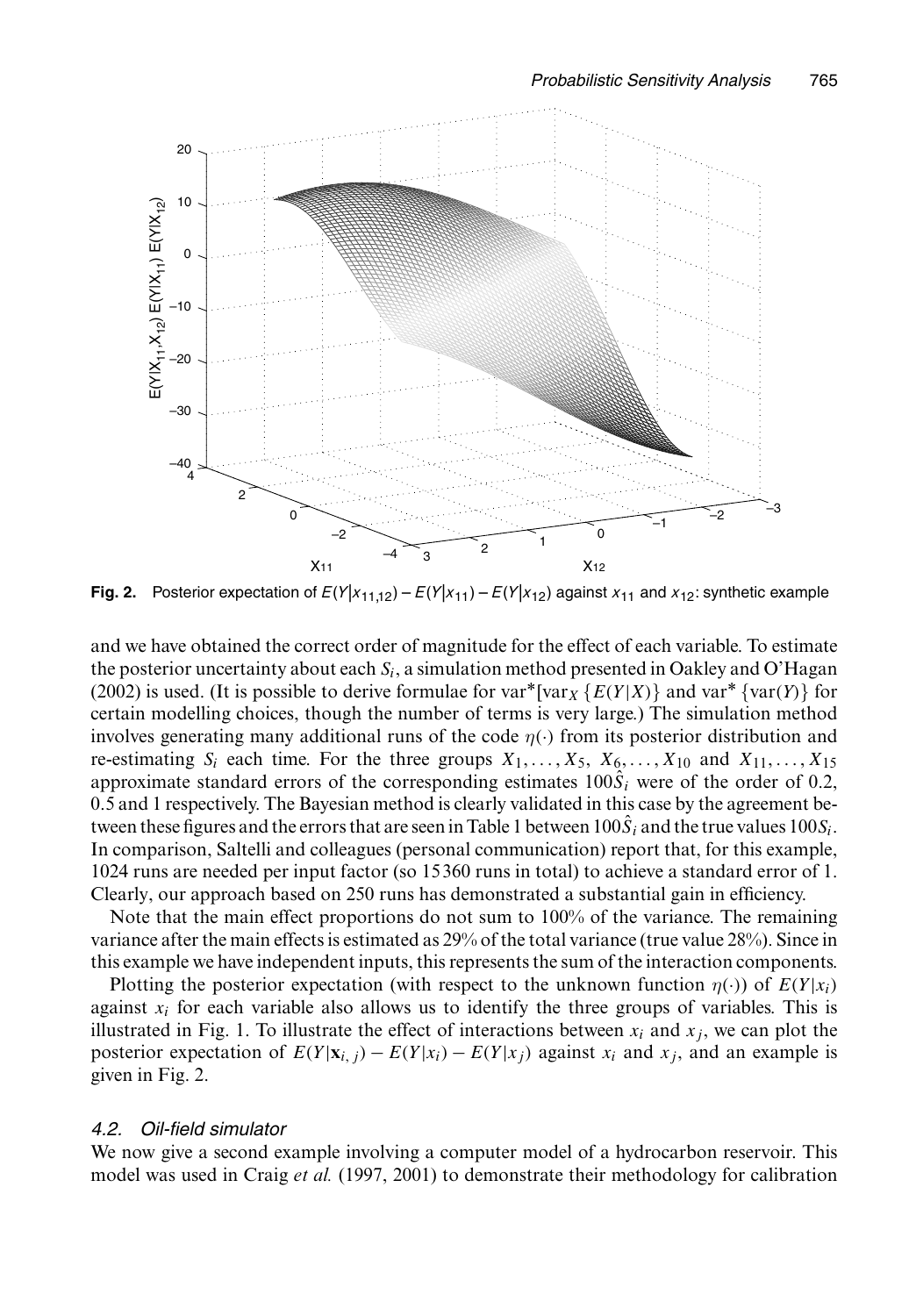and forecasting. The model predicts pressures at various wells throughout the reservoir, at various time points. As in Craig *et al.* (2001), we consider 40 uncertain inputs. These include seven inputs ranging between 0.1 and 10 related to permeability in different regions of the reservoir, and 33 inputs ranging between 0 and 1 related to fault transmissibility. We choose notional distributions for these inputs; we first take log-transformations of the permeability inputs as in Craig *et al.* (2001). A further linear transformation is taken so that each input is on the same scale. We then suppose that each input has a normal distribution, with the ranges of each input representing six standard deviations.

We perform a sensitivity analysis on the output at a single well at a single time point. We have 101 runs of the code, with the design points chosen to form a Latin hypercube. For the prior mean function we set  $h(x)^T = (1, x^T)$ . We then estimate the roughness parameters in B by their posterior mode and compute the main effect and best linear fit components. Out of the 40 inputs, it was found that three inputs accounted for almost all the variance. In Table 2 we

|                                             | $100\hat{S}_i$                         | $100\hat{V}_{x_i}/\widehat{var}(Y)$    |
|---------------------------------------------|----------------------------------------|----------------------------------------|
| $\frac{X_2}{X_3}$<br>$X_{\Delta}$<br>Others | 6.3921<br>70.4647<br>17.2029<br>4.2252 | 6.3921<br>66.7173<br>11.0936<br>4.0175 |

**Table 2.** Main effect indices and linear components: reservoir example



**Fig. 3.** Posterior expectation of  $E(Y|x_i)$  against  $x_i$  for each input variable: reservoir example (......,  $X_2$ ; . – . – ., *X*<sub>3</sub>; – – –, *X*<sub>4</sub>; – ——, others)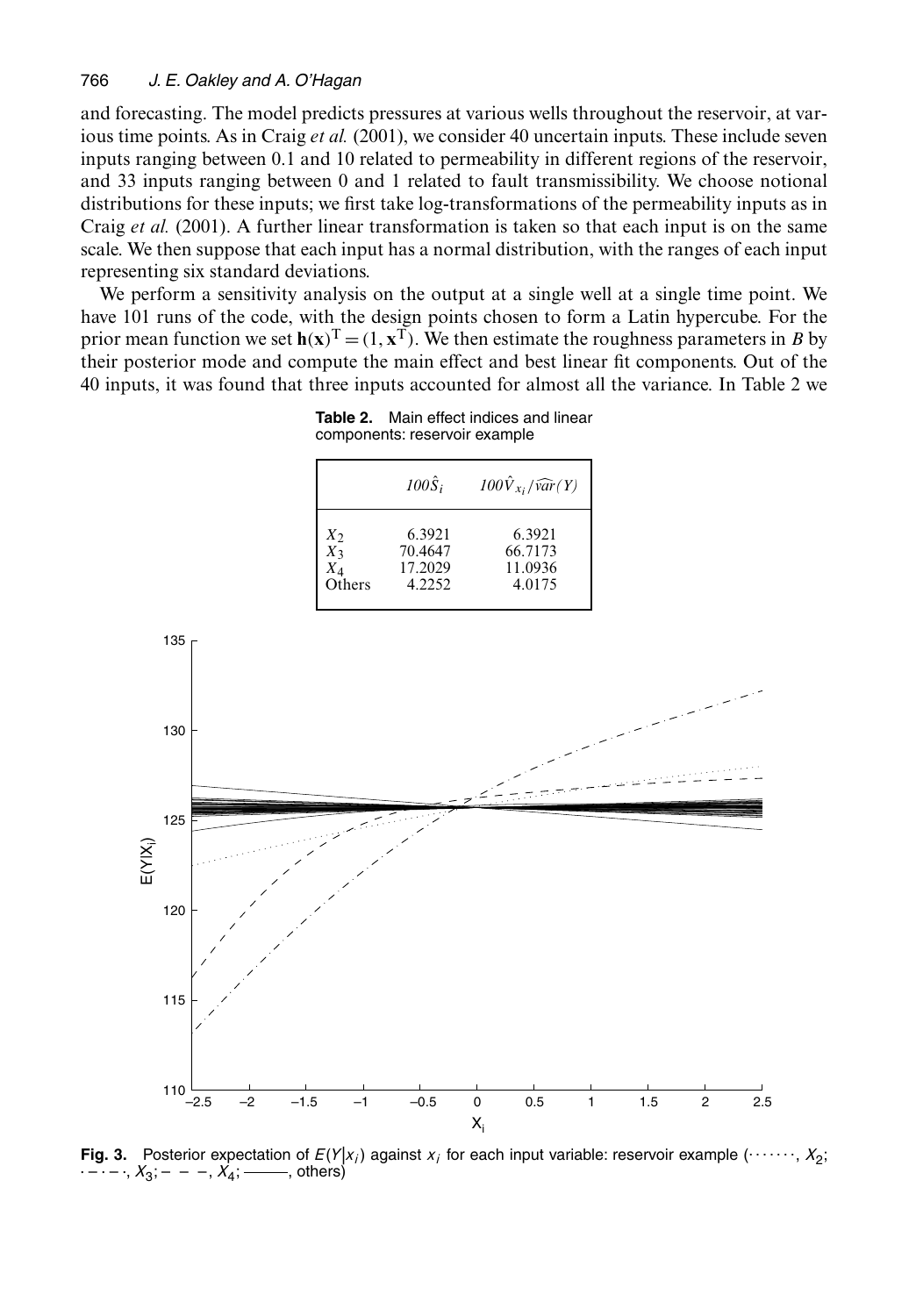

**Fig. 4.** Posterior expectation of  $E(Y|x_i)$  against  $x_i$  for four input variables (......,  $\pm 2$  standard deviations): reservoir example

show the main effect indices and best linear fit components for these three inputs, and the sums of the main effects and for the other 37 inputs.

The sum of the main effect indices is close to 100%, so there is little evidence of interactions between the inputs. From Table 2 we can see evidence of non-linearity, particularly in input x4. This can also be seen in Fig. 3, where we plot the conditional expectations of the output for each input.

Finally, to illustrate the uncertainty that we still have about the model, we show conditional means with 95% intervals of the output for four inputs, in Fig. 4.

Though we do not show the results here, we have also performed the same sensitivity analysis for different wells in the reservoir, and at different time points. In each case inputs  $x_3$  and  $x_4$ were by far the most influential, though in some cases in reverse order.

### **5. Conclusions**

We have presented a Bayesian approach to probabilistic sensitivity analysis that builds on a range of existing measures and tools. Our method facilitates a deep and thorough analysis of the sensitivity of a model output to variation in its inputs—through decomposition of the output variance into components representing main effects and interactions, through further decomposition of individual terms into components for linear or other regression-based fits, and for non-linearity, and through graphical presentation of main effects and first-order interactions.

The method is highly efficient computationally. It will typically require far fewer model runs than are needed for conventional Monte-Carlo-based methods (even those employing variance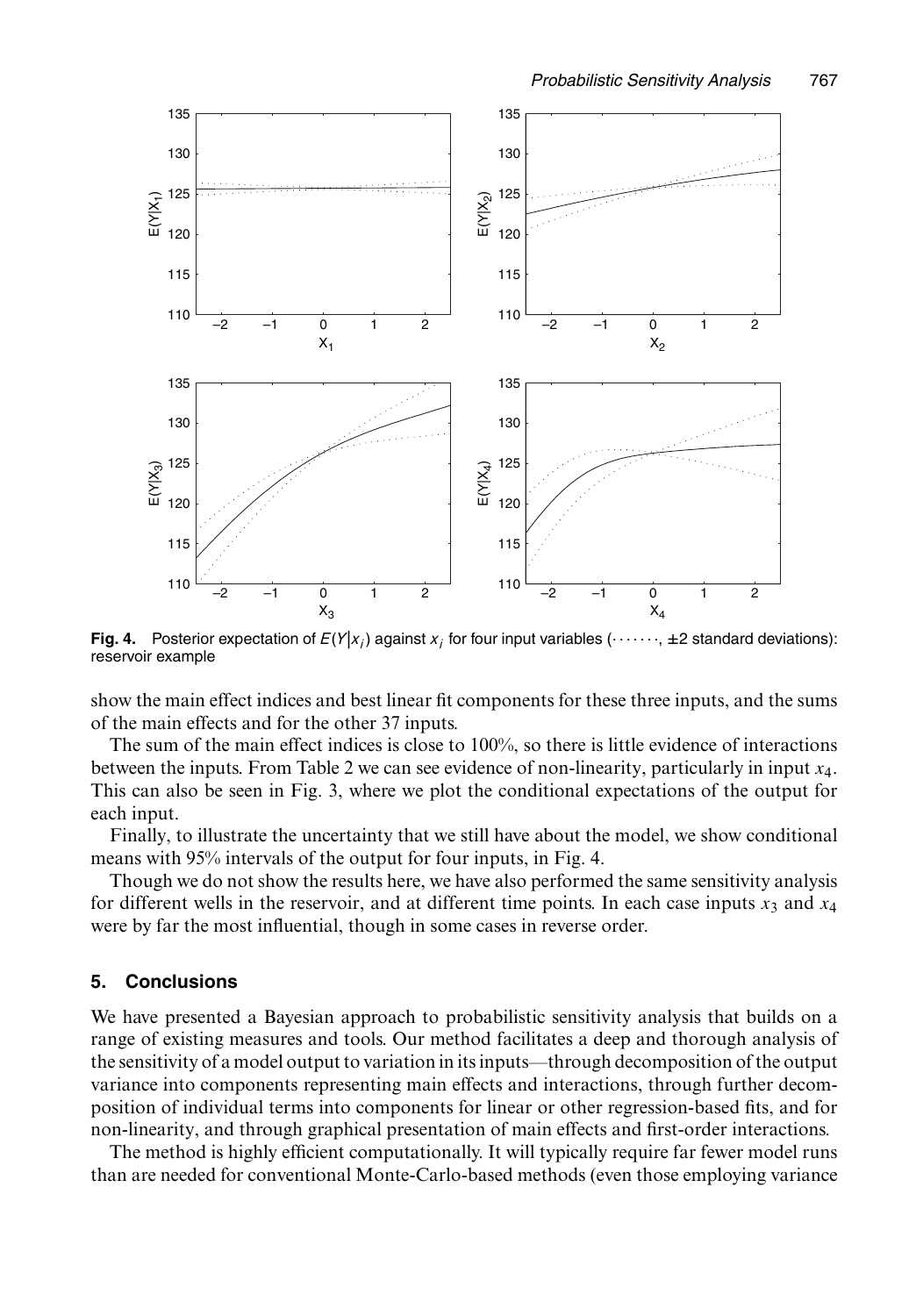### 768 *J. E. Oakley and A. O'Hagan*

reduction techniques such as Latin hypercube sampling). This is particularly important in the case of expensive models, since Monte Carlo methods become infeasible if each model run takes an appreciable amount of computer time. The Bayesian approach also allows the complete range of sensitivity measures to be computed from a single set of model runs. It may therefore be valuable even for cheap models if a full decomposition of the output variance is desired, since other methods typically demand large repeat runs to compute each variance component.

The greater efficiency is achieved through a prior belief in smoothness of the function  $\eta(\cdot)$ . The methods that are presented here will not be appropriate if it is known that the model can respond erratically or discontinuously to changes in its inputs.

We have presented two examples to illustrate the power of this method. It is worth noting that the kinds of model for which a sensitivity analysis is required in many areas of science and technology will usually have large numbers of uncertain inputs. Our examples involve 15 and 40 uncertain model inputs and are therefore of realistic, albeit moderate, dimensionality. In contrast, most other available methods experience severely increasing computational demands as the number of inputs increases, so they are generally only applied in low dimensional problems.

# **Acknowledgements**

We are grateful for the perceptive comments of two referees and an Associate Editor on an earlier draft of this paper.

### **References**

- Baker, R. D. (2001) Sensitivity analysis for health care models fitted to data by statistical methods. *IMA J. Mangmnt Sci.*, **12**, 1–17.
- Bayarri, M., Berger, J., Higdon, D., Kennedy, M., Kottas, A., Paulo, R., Sacks, J., Cafeo, J., Cavendish, J., Lin, C. and Tu, J. (2002) A framework for validation of computer models. In *Proc. Wrkshp Foundations for Verification and Validation in the 21st Century* (eds D. Pace and S. Stevenson). San Diego: Society for Modeling and Simulation International.
- Cox, D. C. (1982) An analytical method for uncertainty analysis of nonlinear output functions, with applications to fault-tree analysis. *IEEE Trans. Reliab.*, **31**, 265–268.
- Craig, P. S., Goldstein, M., Rougier, J. C. and Seheult, A. H. (2001) Bayesian forecasting for complex systems using computer simulators. *J. Am. Statist. Ass.*, **96**, 717–729.
- Craig, P. S., Goldstein, M., Seheult, A. H. and Smith, J. A. (1997) Pressure matching for hydrocarbon reservoirs: a case study in the use of Bayes linear strategies for large computer experiments. In *Case Studies in Bayesian Statistics*, vol. III (eds C. Gatsonis, J. S. Hodges, R. E. Kass, R. McCulloch, P. Rossi and N. D. Singpurwalla), pp. 36–93. New York: Springer.
- Cukier, R. I., Fortuin, C. M., Schuler, K. E., Petschek, A. G. and Schaibly, J. H. (1973) Study of the sensitivity of coupled systems to uncertainties in rate coefficients. *J. Chem. Phys.*, **59**, 3873–3878.
- Currin, C., Mitchell, T. J., Morris, M. and Ylvisaker, D. (1991) Bayesian prediction of deterministic functions with applications to the design and analysis of computer experiments. *J. Am. Statist. Ass.*, **86**, 953–963.
- French, S. (2003) Modelling, making inferences and making decisions: the roles of sensitivity analysis. *Top*, **11**, 229–252.
- Haylock, R. G. and O'Hagan, A. (1996) On inference for outputs of computationally expensive algorithms with uncertainty on the inputs. In *Bayesian Statistics 5* (eds J. M. Bernardo, J. O. Berger, A. P. Dawid and A. F. M. Smith), pp. 629–637. Oxford: Oxford University Press.
- Helton, J. C. and Davis, F. J. (2000) Sampling-based methods. In *Sensitivity Analysis* (eds A. Saltelli, K. Chan and E. M. Scott), ch. 6, pp. 101–153. New York: Wiley.
- Homma, T. and Saltelli, A. (1996) Importance measures in global sensitivity analysis of model output. *Reliab. Engng Syst. Safty*, **52**, 1–17.
- Kennedy, M. C. and O'Hagan, A. (2001) Bayesian calibration of computer models (with discussion). *J. R. Statist. Soc.* B, **63**, 425–464.
- Kleijnen, J. P. C. (1997) Sensitivity analysis and related analyses: a review of some statistical techniques. *J. Statist. Computn Simuln*, **57**, 111–142. Kleijnen, J. P. C. and Helton, J. C. (1999) Statistical analyses of scatterplots to identify important factors in
- large-scale simulations, 1: Review and comparison of techniques. *Reliab. Engng Syst. Safty*, **65**, 147–185.